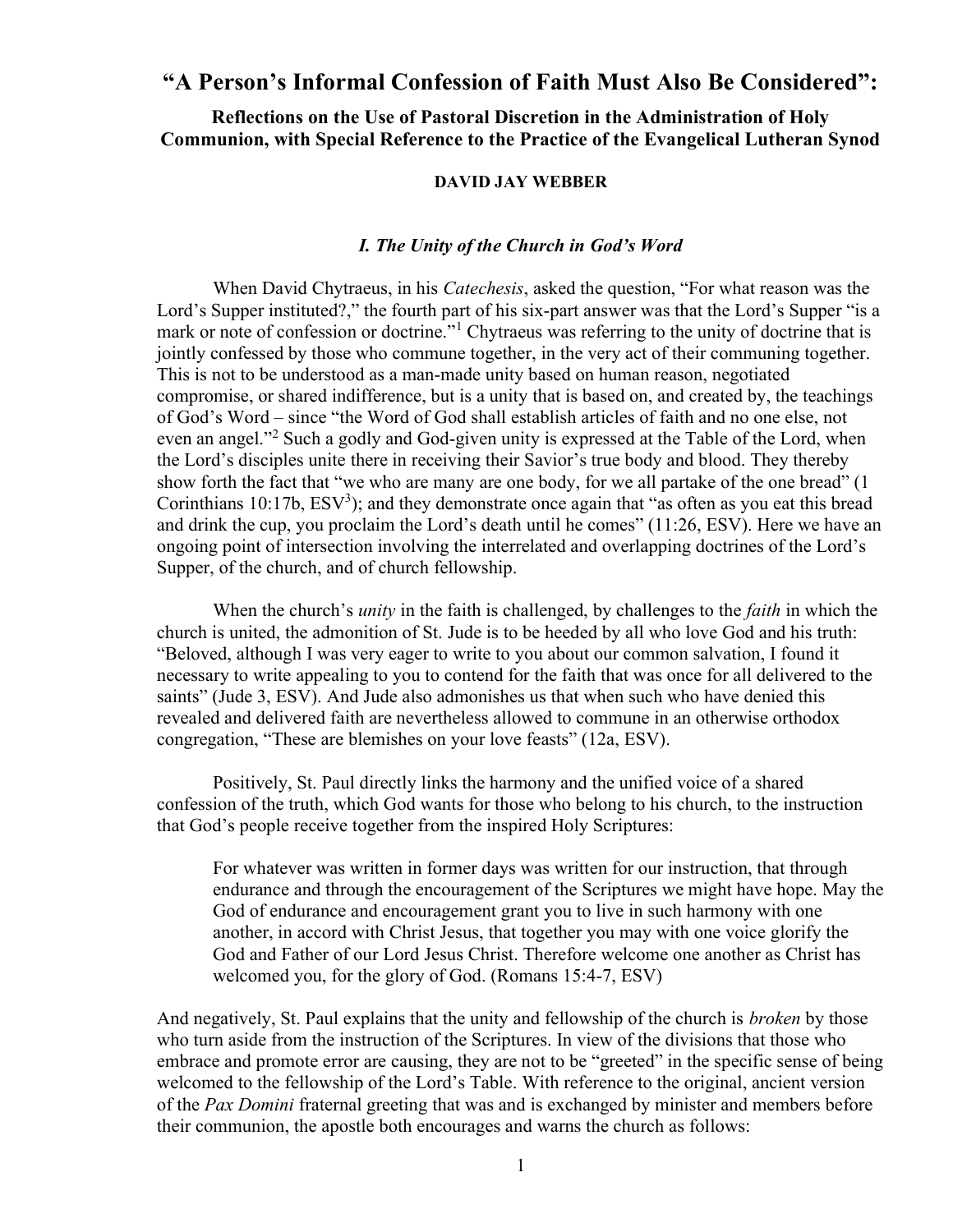Greet one another with a holy kiss. All the churches of Christ greet you. I appeal to you, brothers, to watch out for those who cause divisions and create obstacles contrary to the doctrine that you have been taught; avoid them. (Romans 16:16-17, ESV)

 The kind of confessional unity in all revealed articles of faith that Paul teaches is necessary for the outward fellowship of the church, has its basis in the Lord's own great commission to the church. Before his ascension, Jesus said:

"All authority in heaven and on earth has been given to me. Go therefore and make disciples of all nations, baptizing them in the name of the Father and of the Son and of the Holy Spirit, teaching them to observe all that I have commanded you. And behold, I am with you always, to the end of the age." (Matthew 28:18b-20, ESV)

And St. Paul accordingly expresses his wish for the church to be firm and faithful in its stewardship and guardianship of the unchanging truth of God that has been entrusted to it:

God is faithful, by whom you were called into the fellowship of his Son, Jesus Christ our Lord. I appeal to you, brothers, by the name of our Lord Jesus Christ, that all of you agree and that there be no divisions among you, but that you be united in the same mind and the same judgment. (1 Corinthians 1:9-10, ESV)

In the Book of Acts, St. Luke describes the church's interlocking and organic unity – in its common adherence to apostolic doctrine, in its mutual sacramental participation, and in its shared liturgical prayer – as he recounts the constructive consequences of St. Peter's preaching on the Day of Pentecost. Luke notes that "those who received his word were baptized" and added to the church, and that all the members of the church then "devoted themselves to the apostles' teaching and fellowship, to the breaking of bread and the prayers" (Acts 2:41-42, ESV).

There is a postmodern tendency in the Christendom of our day to confuse and blur together a Christian's obligation to believe and confess the whole apostolic faith, and a Christian's obligation to be loving toward others. But this is not a new problem. Martin Luther, too, had to address this confusion in his ongoing battle with the Sacramentarians of his day. His disentangling of these related but distinct obligations, on the basis of God's Word, can still be of great help to us:

...we reply [to the sectarians] with Paul: "A little yeast leavens the whole lump" [1 Cor. 5:6]. In philosophy a tiny error in the beginning is very great at the end. Thus in theology a tiny error overthrows the whole teaching. ... Doctrine belongs to God, not to us; and we are called only as its ministers. Therefore we cannot give up or change even one dot of it (Matt. 5:18). ... On this score we cannot yield even a hairbreadth. For doctrine...cannot be divided; that is, it cannot stand either subtraction or addition. ... We are surely prepared to observe peace and love with all men, provided that they leave the doctrine of faith perfect and sound for us. If we cannot obtain this, it is useless for them to demand love from us. A curse on a love that is observed at the expense of the doctrine of faith, to which everything must yield... If they believed that it is the Word of God..., they would treat it with the utmost respect; they would put their faith in it without any disputing or doubting; and they would know that one Word of God is all and that all are one, that one doctrine is all doctrines and all are one, so that when one is lost all are eventually lost, because they belong together and are held together by a common bond. ... It belongs to love to bear everything and to yield to everyone. On the other hand, it belongs to faith to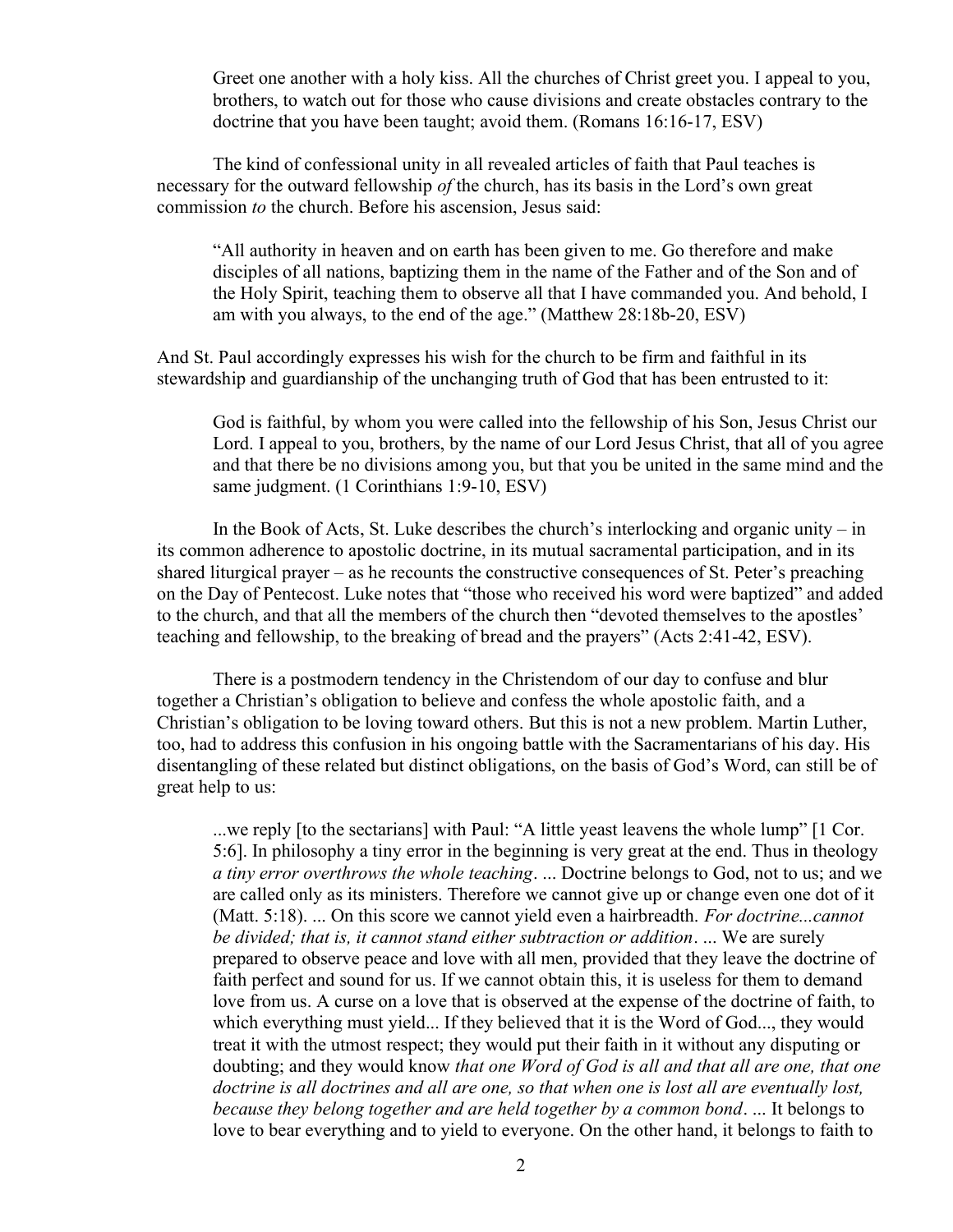bear nothing whatever and to yield to no one. Love yields freely, believes, condones, and tolerates everything. Therefore it is often deceived. ... In the issue of salvation, on the other hand, when fanatics teach lies and errors under the guise of truth and make an impression on many, there love is certainly not to be exercised, and error is not to be approved. For what is lost here is not merely a good deed done for someone who is unthankful, but the Word, faith, Christ, and eternal life. Therefore if you deny God in one article of faith, you have denied Him in all; for God is not divided into many articles of faith, but He is everything in each article and He is one in all the articles of faith. ... With the utmost rigor we demand that all the articles of Christian doctrine, both large and small – although we do not regard any of them as small – be kept pure and certain. This is supremely necessary. For this doctrine is our only light, which illumines and directs us and shows the way to heaven; if it is overthrown in one point, it must be overthrown completely. ...we shall be happy to observe love and concord toward those who faithfully agree with us on all the articles of Christian doctrine. ... "One dot" of doctrine is worth more than "heaven and earth" (Matt. 5:18); therefore we do not permit the slightest offense against it. ...by the grace of God our doctrine is pure; we have all the articles of faith solidly established in Sacred Scripture.<sup>4</sup>

In order for there to be a God-pleasing ecclesiastical fellowship among pastors and churches, every Biblically-revealed article of faith must be mutually believed and confessed by those pastors and churches. Luther insists on this. This fellowship would ordinarily be a publiclydeclared fellowship, and a *reciprocally-recognized* fellowship; and it would by necessity *exclude* any pastors and churches that do not believe and confess the fullness of revealed Christian truth. Specifically in a Confessional Lutheran context, this could mean that even certain groups and parties that identify themselves as "Lutheran" may also need to be excluded. For example, those Lutheran pastors and churches that subscribed to the Formula of Concord of 1577 were not only acknowledging their fellowship with each other, but they were also thereby declaring that they were *not* in fellowship with Philippist and Flacian "Lutherans."<sup>5</sup>

# II. Patience with the Weak

St. Paul (together with the other writers of the New Testament) is abundantly and repeatedly clear in his teaching that the outward unity of the church requires all its members to be joined together in the same faith, and in a confession of the same faith. But Paul would also encourage the church and its pastors to be patient with those who are weak in their personal faith and understanding – that is, with those who, while not deliberately and persistently denying anything that the Scriptures teach, may still struggle to grasp fully everything that God has revealed, or to perceive clearly how God's Word properly works itself out practically in the life of the church and in the lives of individual believers. Paul therefore writes:

I therefore, a prisoner for the Lord, urge you to walk in a manner worthy of the calling to which you have been called, with all humility and gentleness, with patience, bearing with one another in love, eager to maintain the unity of the Spirit in the bond of peace. (Ephesians 4:1-3, ESV)

He likewise tells St. Timothy – and through him, all Christian pastors and teachers of all times and places – to "preach the word; be ready in season and out of season; reprove, rebuke, and exhort, with complete patience and teaching" (2 Timothy 4:2, ESV). One who is weak, then, is not to be cut off from the fellowship of the church, but is to be brought ever more deeply into the fellowship of the church, by patient and loving instruction. "As for the one who is weak in faith,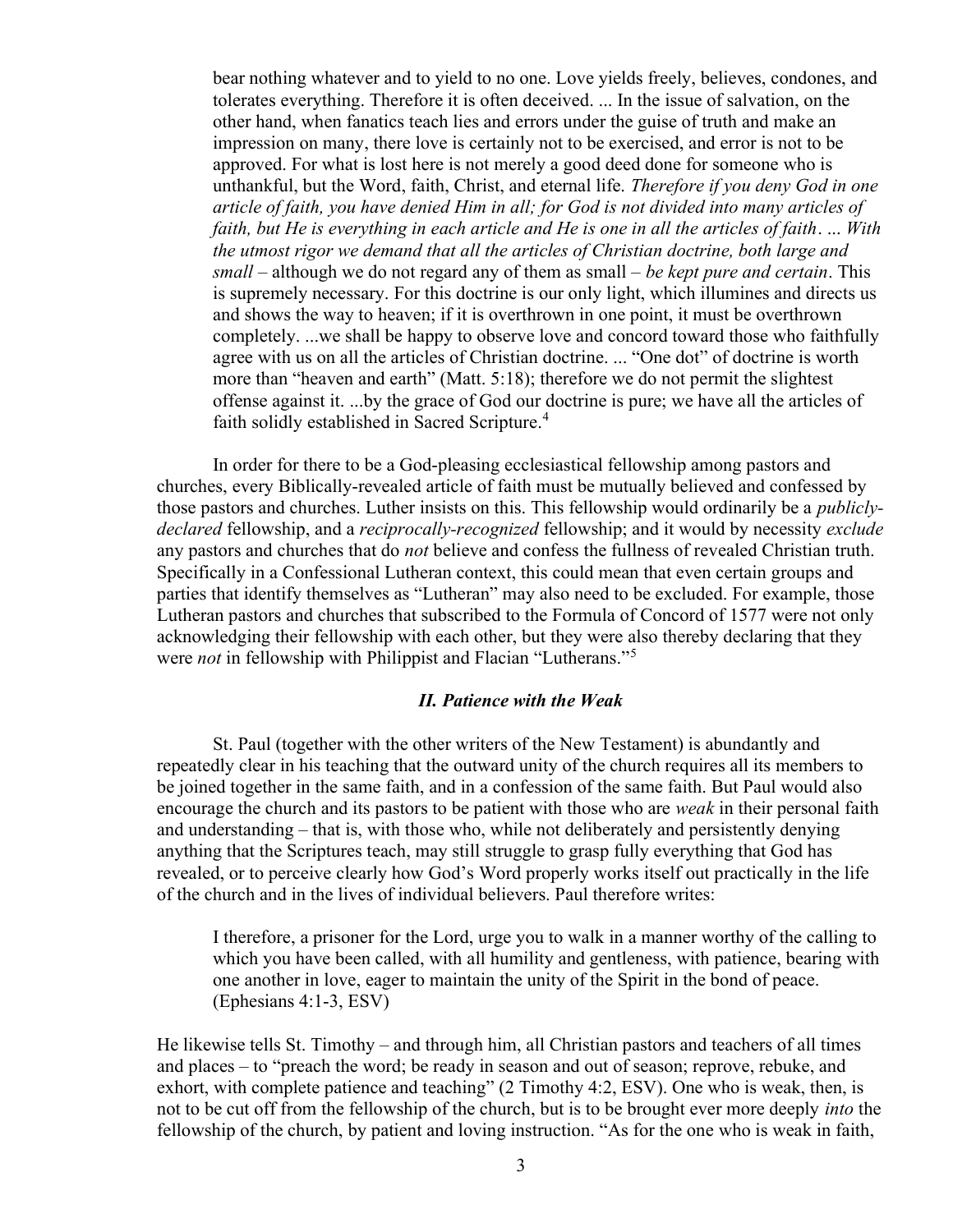welcome him..." (Romans 14:1a, ESV). All of this is done in imitation of the graciousness and gentleness of Christ, of whom we are told that "a bruised reed he will not break, and a faintly burning wick he will not quench" (Isaiah 42:3a, ESV).

As we would expect, Luther also holds that evangelical patience – in the spirit of Christ's patience with us in our weakness – is to be exercised by mature and well-grounded pastors and churches with respect to those who are still in a learning process; and who may not yet fully apprehend everything that God's Word teaches, or fully understand all the practical implications of what God's Word teaches. In 1536, Luther and his Wittenberg colleagues were involved in doctrinal discussions with representatives of the Church of England. Based on how well these discussions seemed to have gone, there was a genuine hope on the part of many that a Godpleasing agreement could be reached, and church fellowship formally established. A tentative document, known as the "Wittenberg Articles," had been prepared, largely under Luther's influence, as a part of these discussions. After the English delegation had returned to England, where those articles were now under review, and where King Henry VIII was now also examining them, Luther penned a letter concerning this document – and this whole process – to Francis Burchart (the Vice-Chancellor of Electoral Saxony). Luther was very balanced and evenhanded in the approach that he took in this letter. He wrote:

Since my Most Gracious Lord [the Elector] has requested an answer to the question of how far one could go in making concessions to the King of England regarding the articles, it is my judgment, dear Mr. Vice-Chancellor, that in this matter we are unable to concede anything beyond what has been already conceded. If one wishes to talk about the issues or to formulate the results in different words it suits me fine (so that we do not appear to be contemptuous of the ability of other people). Yet it is impossible that the articles and the central points be believed or taught differently. ... Of course it is true that one must patiently realize that in England not everything can be abruptly put into practice according to the teaching (just as among us it also did not go swiftly). Nevertheless the central points must not be changed or abandoned.<sup>6</sup>

Luther expresses himself in this kind of balanced and even-handed manner also in his "Brief Confession Concerning the Holy Sacrament" of 1544:

For it is certain that whoever does not rightly believe in one article of faith, or does not want to believe (after he has been admonished and instructed), he surely believes no article with an earnest and true faith. And whoever is so bold that he dares to deny God or to accuse him of lying in one word, and he does this maliciously in opposition to that about which he was once or twice admonished and instructed, he also dares (and he certainly does it, too) to deny God in all of his words and to accuse him of lying. For this reason we say that everything is to be believed completely and without exception, or nothing is to be believed. The Holy Spirit does not let himself be divided or cut up so that he should let one point be taught and believed as trustworthy and another as false – except in the case where there are weak believers who are willing to let themselves be instructed and are not stubbornly opposing his truth. Otherwise, if this attitude should obtain that it does not harm anyone if he desires to deny one article of the faith because he still regards all the others as true (although basically this is impossible), then no heretic would ever be condemned, indeed, there could not even be a heretic on earth. For it is characteristic of all heretics that they start by denying one article of the faith; after that, all the articles must suffer the same fate and they must all be denied, just as the ring,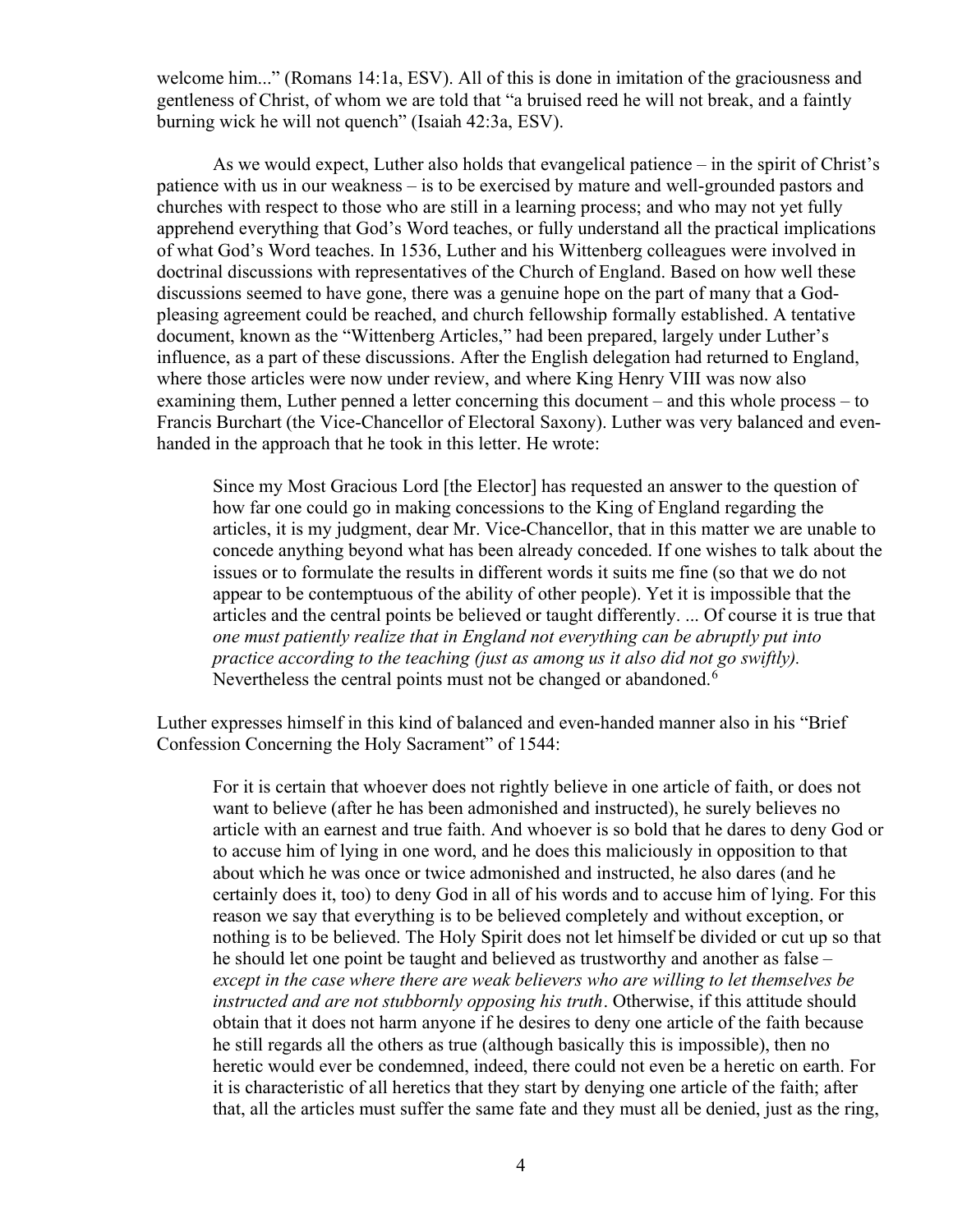when it gets a crack or a chink, is totally worthless. And if a bell cracks at one place, it does not chime any more and is completely useless.<sup>7</sup>

C. F. W. Walther wisely observes that "The church militant must indeed aim at and strive for complete unity of faith and doctrine, but it never will attain a higher degree of unity than a fundamental one."<sup>8</sup> John P. Meyer (of the Wisconsin Synod) elaborates on Walther's sentiment when he writes that

Those are in fundamental agreement who, without any reservation, submit to the Word of God. When the Word of God has spoken in any matter, that matter is settled. There may be things that some men have not yet found in their study of the Bible; there may be matters with reference to which they have accustomed themselves to an inadequate mode of expression; yet, no matter what their deficiency may be, they are determined to accept the Bible doctrine. Where such is the case, there is fundamental agreement. ... A fundamental agreement is all the church can ever hope to attain here on earth. We are not all equally gifted; one has a much clearer and a much more comprehensive insight into God's doctrines than another. We all strive to grow daily in understanding. Besides, when once we have accustomed ourselves to a faulty or an inadequate expression, it is not only difficult to unlearn the particular phrase and to acquire a proper one, but the inadequate term may tend also to warp our views on other points. Yet, in spite of all such differences, where there is an unconditional willingness to hear what God has to say in his Word, there is fundamental agreement.<sup>9</sup>

The Confessional Lutheran belief in the necessity of fundamental agreement in all revealed articles of faith, for the recognition and practicing of church fellowship, should not, of course, be confused with the unionistic belief in the necessity of agreement only in the so-called fundamental articles of faith. "Fundamental agreement" is not the same as "agreement in fundamentals." According to the Augsburg Confession,

it is enough for the true unity of the church to agree concerning the teaching of the gospel and the administration of the sacraments. It is not necessary that human traditions, rites, or ceremonies instituted by human beings be alike everywhere. As Paul says [Eph. 4:5,6]: "One faith, one baptism, one God and Father of all..."<sup>10</sup>

The point of comparison here is between a pure and orthodox teaching of the gospel and a right administration of the evangelical sacraments, on the one hand; and human traditions and ceremonies on the other. The point of comparison is not between the gospel minimalistically defined and the sacraments on the one hand, and other less important articles of faith on the other – as ecumenically-minded Lutherans often maintain. Such attempts to smuggle into the Book of Concord a demand for unity only in fundamental doctrines, rather than a demand for fundamental unity in all doctrines, are both misguided and anachronistic. This is made clear by the Formula of Concord's elaborations and clarifications on this matter, when it says that "the churches are not to condemn one another because of differences in ceremonies when in Christian freedom one has fewer or more than the other, as long as these churches are otherwise united in teaching and in all the articles of the faith as well as in the proper use of the holy sacraments."<sup>11</sup>

# III. Confessing and Living Out the Unity of the Church

In the Smalcald Articles, Luther explains why "the pope is not the head of all Christendom 'by divine right' or on the basis of God's Word," and why the church on earth does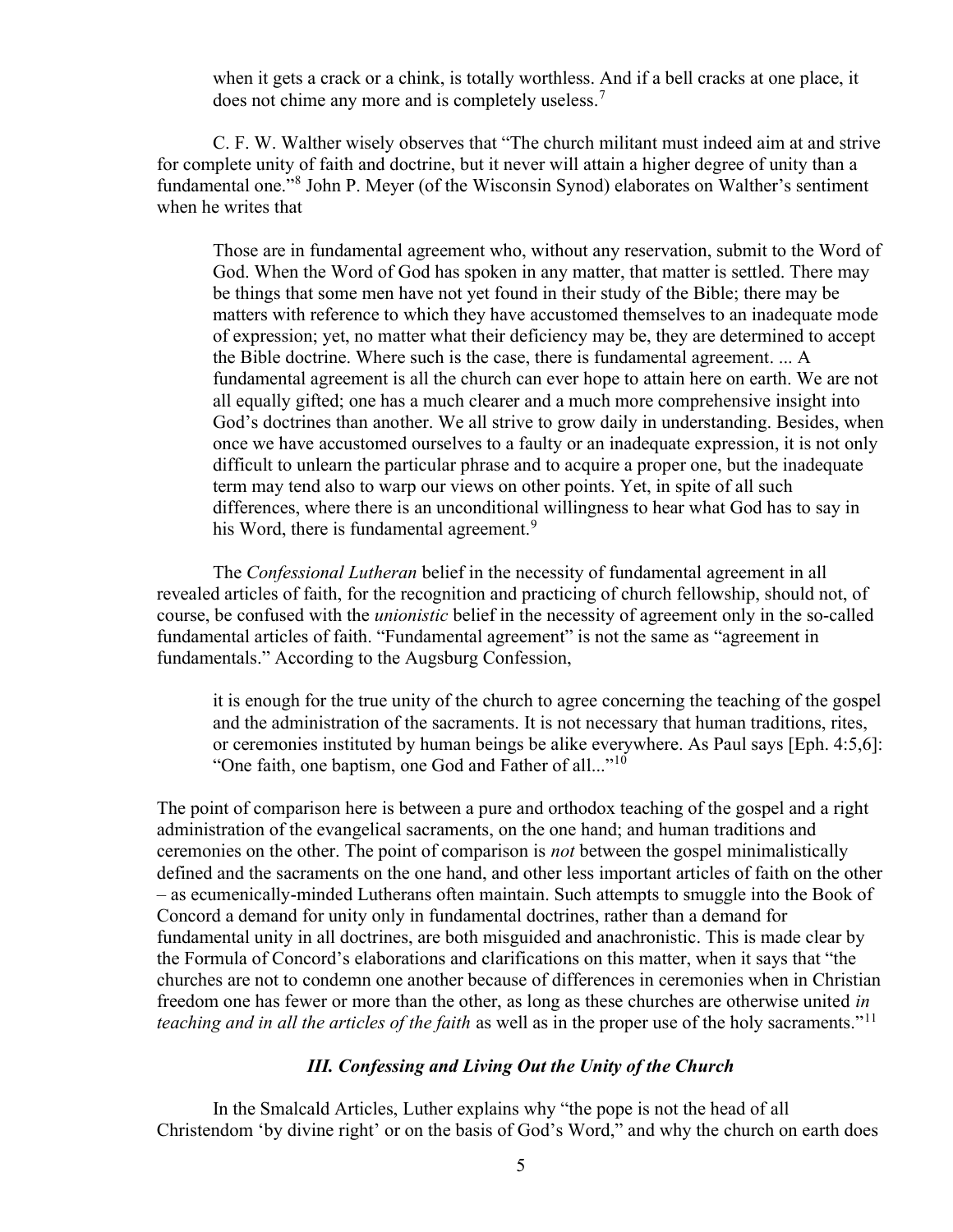not require something like the papacy even as a practical matter. In considering the legitimate need for "the unity of Christendom" to be "preserved against sects and heretics," Luther does not concede that a pope is required for this, but he suggests instead that "the church cannot be better ruled and preserved than if we all live under one head, Christ, and all the bishops – equal according to the office (although they may be unequal in their gifts) – keep diligently together in unity of teaching, faith, sacraments, prayers, and works of love, etc. So St. Jerome writes that the priests at Alexandria ruled the churches together in common, as the apostles also did and afterward all bishops throughout Christendom, until the pope elevated himself over them all."<sup>12</sup>

Luther lists here some of the important ways in which orthodox bishops and pastors mutually strengthen and affirm their unity under Christ and his Word. This includes joint use of the marks of the church (the means of grace), as well as joint participation in spiritual activities that flow from, and testify to, a common adherence to these marks. Since these confessional actions testify to a fundamental unity in faith on the part of those who together engage in them, these actions would in principle *not* be engaged in with those who do *not* confess, or adhere to, the pure marks of the church.

Perhaps the most obvious example of this is joining together in the Lord's Supper, since – as Martin Chemnitz states – "fellowship at the Lord's table is a testimony of consensus, harmony, and unity in doctrine and faith, as Paul says: 'We who are many are one body, for we all partake of the one bread' (1 Cor. 10:17)."<sup>13</sup> But this is not the only religious act or activity that properly testifies to a "consensus, harmony, and unity in doctrine and faith" on the part of those who are together engaging in it. The Synod of Laodicea, held around 363 or 364 A.D., testifies to the doctrine and practice of the ancient orthodox church in its decree that "No one shall join in prayers with heretics or schismatics."<sup>14</sup> In keeping with this apostolic and patristic norm, Luther states in his "Lectures on Galatians" that

we will gladly maintain love and harmony with those who like ourselves have a Christian view concerning all of the articles of Christian doctrine. Yes, so far as we are concerned, we will also gladly live in peace with our enemies. We shall pray for those who out of ignorance ridicule our doctrine and persecute us. But we cannot maintain peace with those who knowingly and deliberately and in conflict with their consciences do violence to one or more articles of Christian doctrine.<sup>15</sup>

In an attempt to resolve a twentieth-century controversy among the synods that then belonged to the Evangelical Lutheran Synodical Conference of North America, the "Overseas Brethren" of the Synodical Conference prepared and offered thirteen theses on "Fellowship in Its Necessary Context of the Doctrine of the Church," the last three of which are:

11. The marks of the church are all-decisive. Everything must be referred to them. This duty is hindered by presumptuous judgments or statements concerning the faith or lack of it in individuals. It is Enthusiasm to build on subjective faith (*fides qua*) and love, for faith is hidden and love is variable. Both are in man. The means of grace are objective, solid, apprehensible. Since these are God's own means, we must attend entirely upon them and draw from them the distinction between the orthodox church and heterodox churches. ...

12. The fellowship created by Word and sacraments shows itself fundamentally in pulpit and altar fellowship. It can show itself in many other ways, some of which, like prayer and worship and love of the brethren, the church cannot do without; others of which, like the holy kiss or the handshake or the reception into one's house, vary from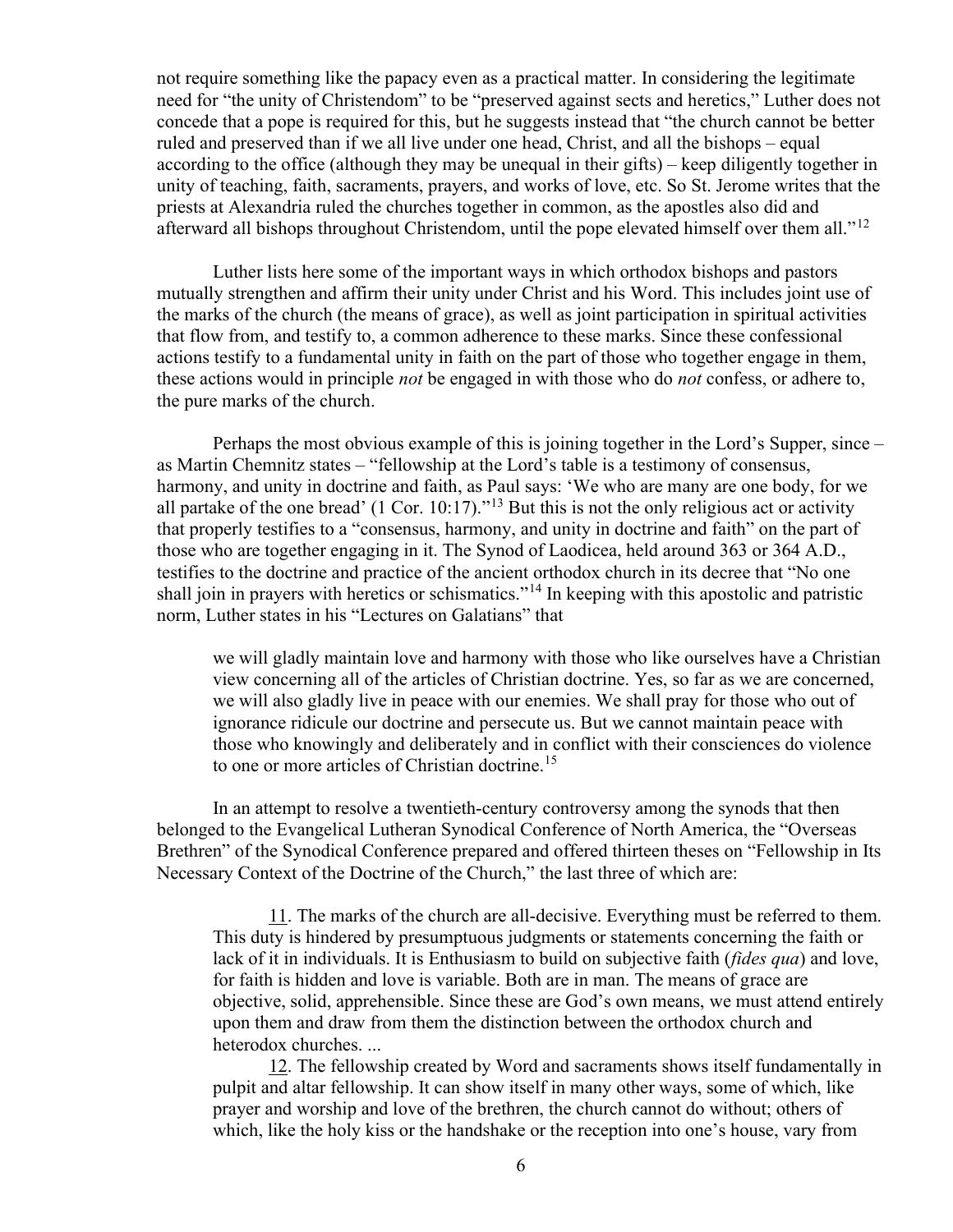place to place and from time to time. In whatever way the fellowship created by Word and sacraments shows itself, all visible manifestations of fellowship must be truthful and in accordance with the supreme demands of the marks of the church. The "sacred things" (sacra) are the means of grace, and only by way of them is anything else a "sacred thing" (sacrum). Acts 2:41-47; 1 Cor. 1: 10; cf. 15:1-4; 10:16,17; 11:22-34; 12:13; ch. 14; 2 Cor. Chs. 8,9. ...

13. Prayer is not one of the marks of the church and should not be coordinated with Word and sacraments, as though it were essentially of the same nature as they. As a response to the divine Word, it is an expression of faith and a fruit of faith, and when spoken before others, a profession of faith. As a profession of faith it must be in harmony with and under the control of the marks of the church. Dan. 9:18; Acts 9:11; Gal. 4:6; Rom. 10:8-14; 1 Tim. 2:1,2; Acts 27:35. – Ap XIII:16; XXIII:30,31; LC, Lord's Prayer:  $13-30.<sup>16</sup>$ 

Unfortunately this attempt failed, and the Synodical Conference was dissolved in 1967. A division – over the doctrine of church fellowship – had already taken place among its affiliate synods, with the Wisconsin Evangelical Lutheran Synod and the Evangelical Lutheran Synod remaining in fellowship with each other, while mutually severing their previous fellowship with the Lutheran Church – Missouri Synod, because of that body's departures from what had been the common teaching of all the synods. $17$ 

# IV. Pastoral Discretion in the Practicing of Fellowship in Today's Church

It is, of course, important always to remember – as Gaylin R. Schmeling would remind us – that

The principles of church fellowship set forth in the Scriptures...are not legalistic rules but loving directives of the Lord for the good of his church. They must be applied in the spirit of the gracious Savior who loved us so much that he gave his life for us. There will be times when prayer together with other Lutheran Christians or even with Christians of other denominations may be proper, such as when it is apparent that their membership in the false church body is the result of a weak faith which does not fully understand the error of the church body, or it is clear that they actually do not share in the error at all. In such situations one must consider more than the confession of their church membership. There will be times when it will be necessary to attend the worship services of an erring church, such as at the wedding or funeral of a loved one. Here care must be taken so that such attendance is not understood as agreement with the doctrine of the erring church. The highly individualistic spirit of the times and the abandonment in practice of formal confessions of faith by many church bodies have resulted in many individuals being put in a state of flux regarding their religious convictions and confessions. They do not necessarily hold to the teaching of the church body to which they belong. They may indeed be open to instruction from the Word and may be seeking direction. When such individuals come to us, we cannot always deal with them solely on the basis of their formal confession of faith which they make by their formal church membership. One has to also consider their informal confession of faith. However, this informal confession too must be considered on the basis of the true marks of the church.<sup>18</sup>

Also in this spirit is a *Gutachten* that was prepared jointly by officials of the WELS and of the ELS in 1976. The primary authors of this document were Carl J. Lawrenz (WELS) and Theodore A. Aaberg (ELS), but the document was approved, and jointly issued, by the WELS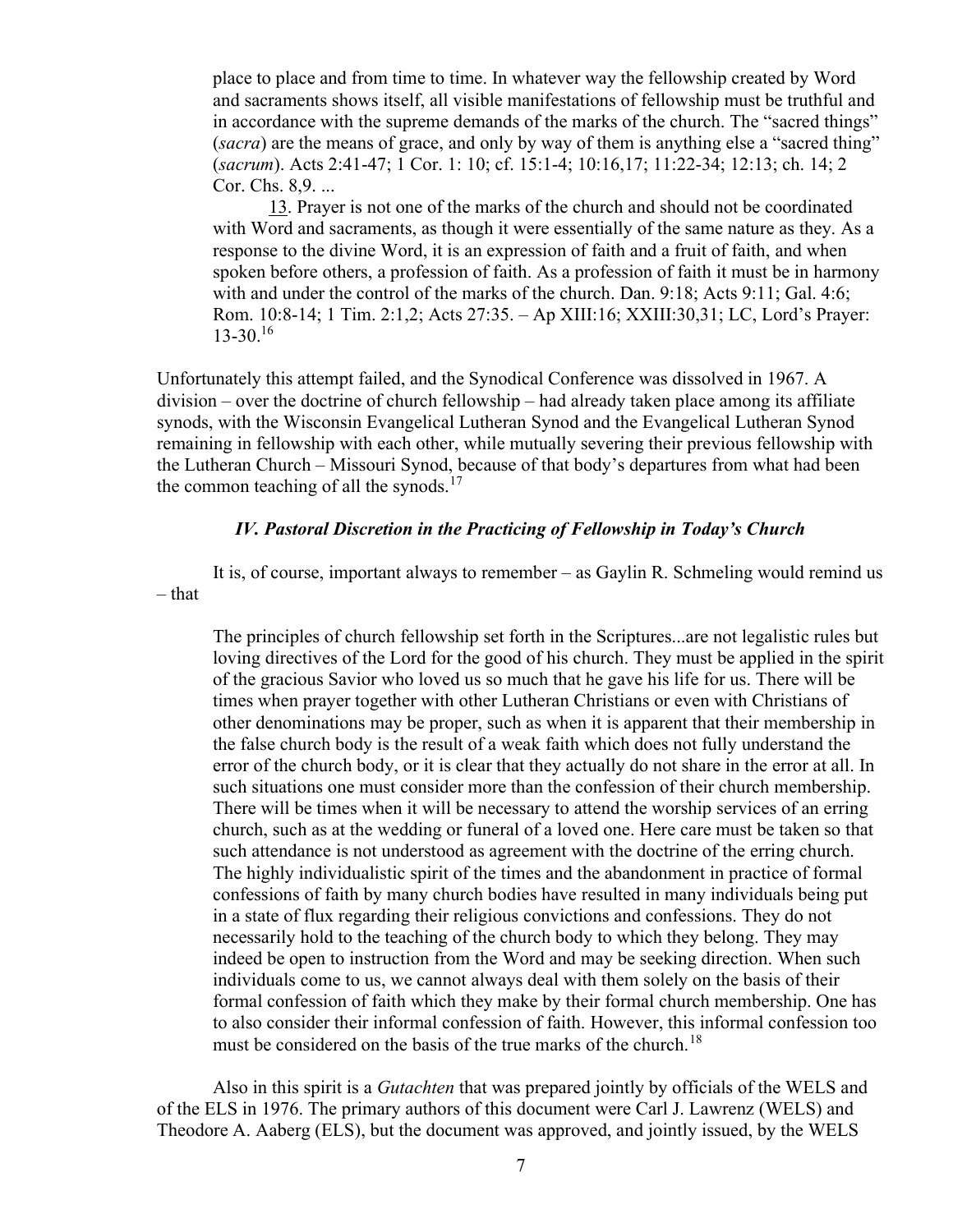Commission on Inter-Church Relations and the ELS Board of Theology and Church Relations.<sup>19</sup> It was drafted in the context of discussions that had been taking place with representatives of the Conference of Authentic Lutherans, which was comprised of congregations that had withdrawn from the Lutheran Church – Missouri Synod for doctrinal reasons a few years earlier, and that were now seeking to solidify fellowship relations with the WELS and the ELS.<sup>20</sup> But these congregations also had informal relationships with certain individuals who still held membership in the LCMS – although those individuals (within the LCMS) were in a state of protest against the errors of the LCMS. The CAL representatives wanted to know if, according to the standards for pastoral care and evangelical practice that were considered to be normative in the WELS and in the ELS, their pastors would be recognized as having the discretion to be able to make judgments in specific cases regarding the practicing of church fellowship with such individuals. The answer they received was this:

Do we hold that the exercise of church fellowship, especially prayer and altar fellowship, can be decided in every instance solely on the basis of formal church membership, that is, on whether or not the person belongs to a congregation or synod in affiliation with us? No. Ordinarily this is the basis on which such a question is decided since church fellowship is exercised on the basis of one's confession to the pure marks of the church, and ordinarily we express our confession by our church membership. There may be cases in the exercise of church fellowship where a person's informal confession of faith must also be considered. This is especially true regarding the weak. But whether one is guided by a person's formal or informal confession of faith, in either instance it must in principle be a confession to the full truth of God's Word. In addition, special care must be exercised so as not to cause offense to others or to interfere with another man's ministry. Further, we are not to judge harshly concerning the manner in which a brother pastor after much agonizing handles such difficult cases.<sup>21</sup>

When the *Gutachten* speaks of "the weak" in this context, it is referring specifically to those whose weakness lies in the area of not fully appropriating, or not consistently applying, the doctrine of church fellowship, with respect to their own outward ecclesiastical affiliations and associations. "The weak" therefore include professing Lutherans who are not formally in fellowship with a congregation where pastoral care and Christian fellowship are being sought, even though they are in fundamental agreement with the teachings of that congregation as far as their own informal, personal confession of faith is concerned.

Insofar as the activities of praying together and communing together both function as expressions of religious fellowship, and as mutual testimonies of a fundamental unity in faith, they are considered together in the Gutachten. But practical exceptions in the area of joint prayer with weak Christians with whom we are not formally in fellowship, are made much more often than practical exceptions in the area of joint participation in the Lord's Supper with such people,<sup>22</sup> because participation in the Lord's Supper is also *much more* than an expression of religious fellowship and a mutual testimony of unity. For each communicant it is also and chiefly a direct and personal encounter with Christ, and an actual partaking of Christ's true body and blood; and is therefore to be preceded by focused pastoral instruction and pastoral examination, and also by a careful self-examination before every communion.<sup>23</sup>

The Apology of the Augsburg Confession states that "Every Lord's Day many in our circles use the Lord's Supper, but only after they have been instructed, examined, and absolved."<sup>24</sup> And in view of St. Paul's serious warning about communing in an unworthy manner, the Formula of Concord (quoting the Wittenberg Concord) acknowledges "that the body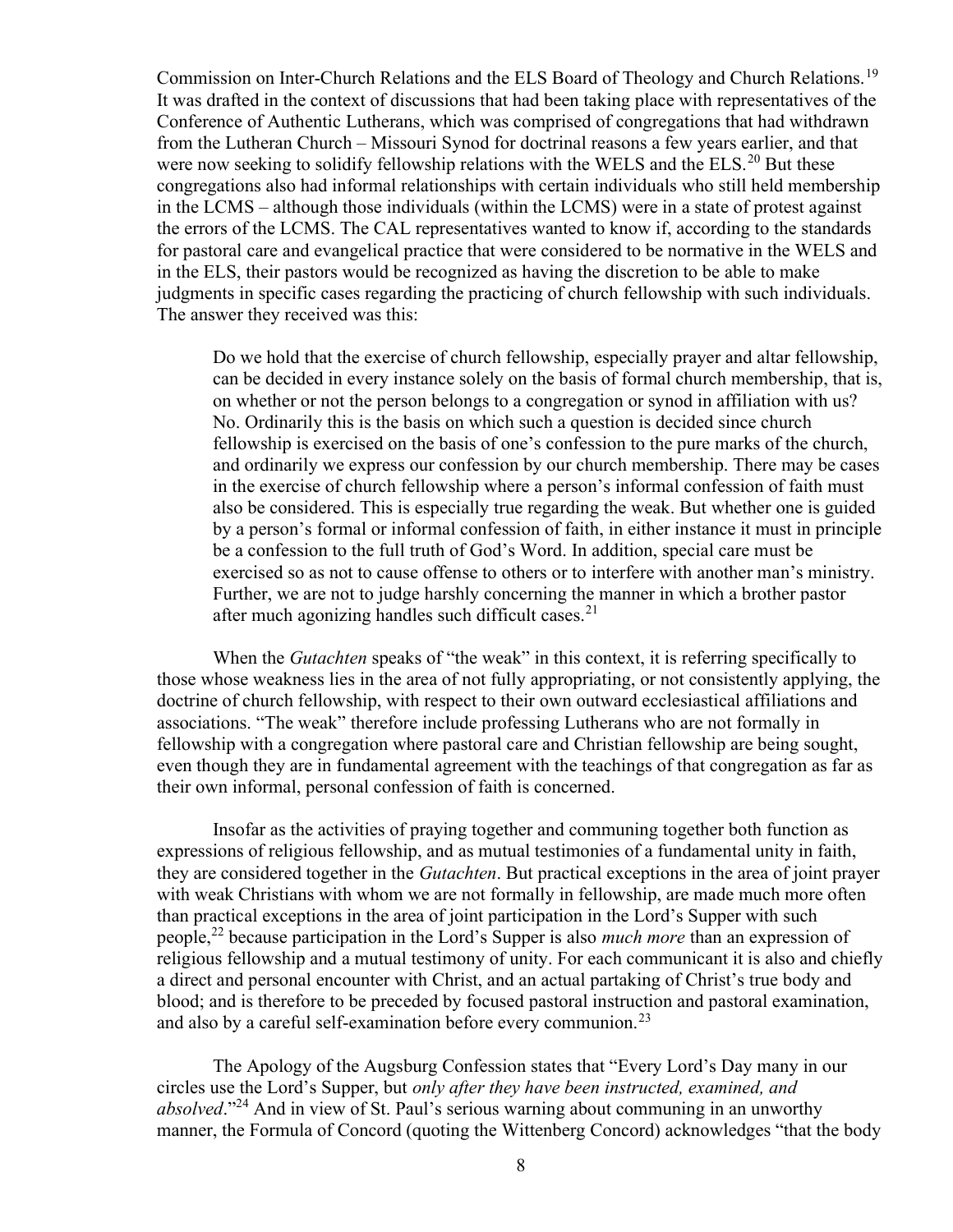and blood of Christ are truly distributed even to the unworthy and that the unworthy truly receive the body and blood when the sacrament is conducted according to Christ's institution and command. But they receive it to judgment, as St. Paul says [1 Cor. 11:27-32], for they misuse the holy sacrament because they receive it without true repentance and without faith."<sup>25</sup> But still, even with these heightened concerns, the Gutachten does indicate that practical exceptions for those who are not formally in fellowship with the congregation in question, even with respect to admission to the Sacrament of the Altar, can sometimes be made, and under certain circumstances should be made.

The *Gutachten* recognizes these pastoral judgments to be matters of casuistry, involving specific cases of pastoral care where conflicting or seemingly conflicting Biblical principles need to be weighed and prioritized, and a decision needs to be made regarding a course of action in each case that best honors God, and best reflects God's loving will for the church as a whole and for individual souls. When a question arises regarding a pastor's offering of spiritual care – including also the offering of the Lord's Supper – to someone who is not formally in fellowship with that pastor, the answer will not always be an inflexible and automatic "No." (And of course it will certainly not always be an automatic "Yes," either.)

The *Gutachten* does not simply address the specific casuistic cases that CAL pastors were at that time dealing with, but it lays down some general guidelines that can be applied, and worked through, also in other similar circumstances. Those other kinds of circumstances over the years have involved situations such as conservative LCMS military personnel and their families who are stationed, for longer or shorter periods of time, in the parish area of a WELS or ELS congregation; conservative LCMS university students who are away from home, in residence at an academic institution in a community that is served by a WELS or ELS congregation; and conservative LCMS seasonal migrants to "Sun Belt" states who spend their winters in communities where a WELS or ELS congregation is located. If such people worship exclusively at the WELS or ELS church during their time of residence in that church's parish area, and if they express a desire to receive the Lord's Supper there, what will the response be?<sup>26</sup>

The *Gutachten* guides conscientious pastors in their consideration of the pertinent factors that should be taken into account in such circumstances, and in their consideration of the type of questions that they should be asking as they seek to be faithful "servants of Christ and stewards of the mysteries of God" (1 Corinthians 4:1, ESV). For example: Should this person, ideally, be in formal fellowship with us, because of what he or she actually believes and confesses – even if his or her fellowship relationships are currently in a state of flux, and are still in the process of being sorted out, due to the confusing ecclesiastical situation of our day? Is this person's need for pastoral care a relatively urgent need, or a relatively long-term need? Will a testimony of compromising God's truth appear to be given to others (or to the individual in question), if such pastoral discretion is exercised in this case, or in this context? Will the faith of the person who is seeking pastoral care be unnecessarily harmed, if such pastoral discretion is *not* exercised in this case, or in this context? And is this person open to further instruction regarding the importance of a Christian's outward ecclesiastical affiliations being brought into accord with his or her actual beliefs?

The possible admission of someone from outside the formal fellowship of a Confessional Lutheran congregation, to the Lord's Supper within that congregation, would at the very least presuppose that this person identifies as a Lutheran: that is, that he or she has been catechized in the chief parts of Christian doctrine as confessed in the Evangelical Lutheran Church, and professes to believe that doctrine.<sup>27</sup> In this respect, someone from a non-fellowship *Lutheran*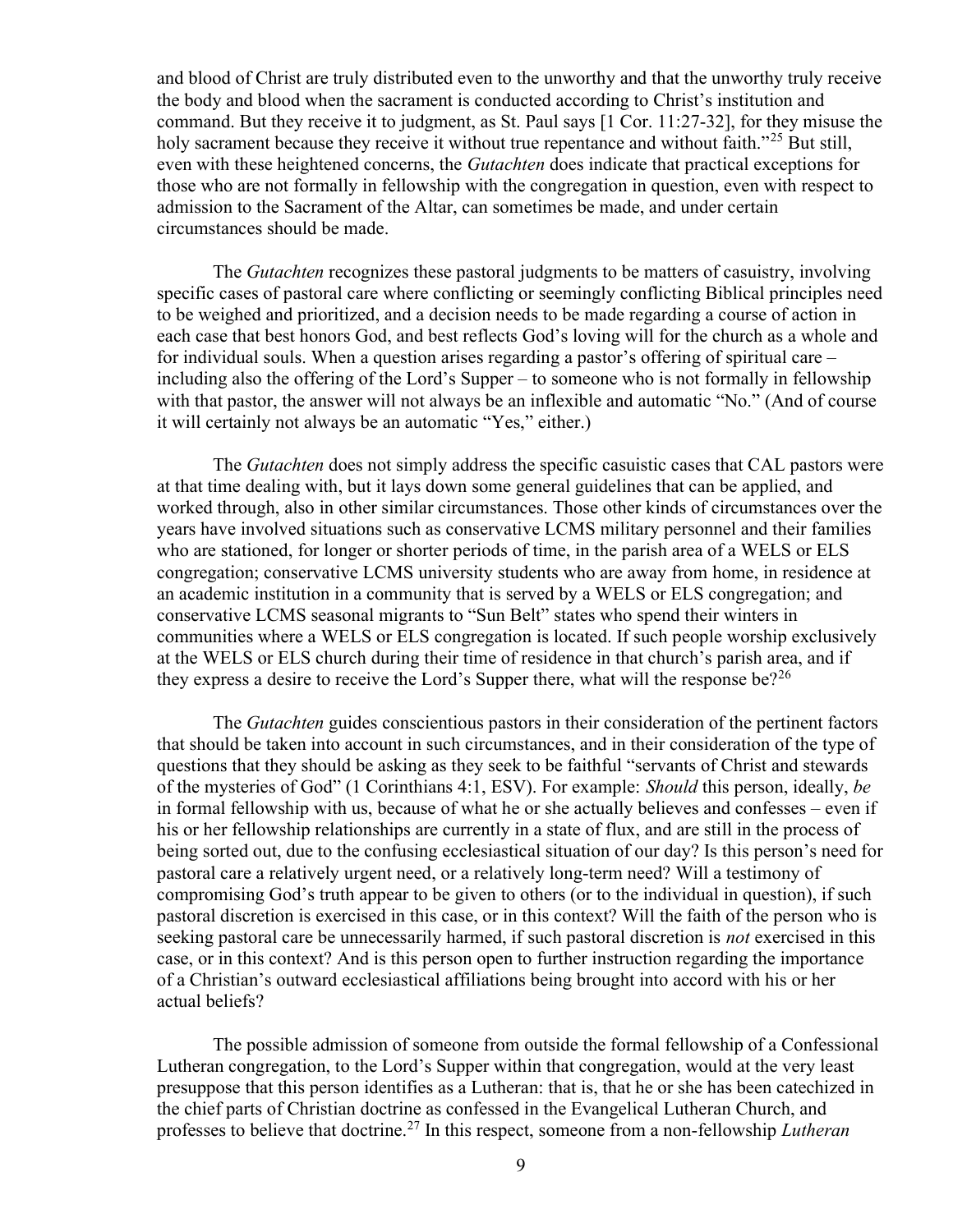background, who personally adheres to a conservative understanding of Lutheran teaching, and who is seeking to commune with us, would not be treated or responded to in the same way as someone from an overtly heterodox and non-Lutheran background who is seeking to commune with us. And even if an orthodox pastor reaches the judgment that a visiting Lutheran from outside his congregation's fellowship should refrain from communing (which would probably be the case more often than not), it would still be good for that pastor (and all pastors) always to remember what Aaberg writes elsewhere regarding this subject.

In considering the way in which an ELS pastor would be advised to deal with situations in which "Lutherans from heterodox Lutheran churches present themselves for communion in our churches," Aaberg suggests that "some visitors" in this category may change their minds, and decide that they do "not want to commune at our altars" after all, when it is explained to them that "By participation in the Lord's Supper one is confessing a common faith with the others communing at the same altar."<sup>28</sup> He continues by noting, however, that

Perhaps more vexing, in this connection, is the case of a conservative Lutheran, who still holds membership in his old church which has become increasingly liberal. Privately and informally he may stand with us confessionally, but one has to consider his formal church membership too, and the danger of giving offense to others by his participation at the Lord's Table with us. $^{29}$ 

But even with these cautions in place, Aaberg goes on to say:

We would plead for this, that our pastors do not simply lump all would-be communion participants from outside our fellowship into one category, and give one stock answer to all, namely, only members of our own church or sister churches can commune with us. That does not do justice to our position. Nor is it fair to the people in question.<sup>30</sup>

# V. Pastoral Discretion in the Practicing of Fellowship in the Nineteenth Century

Regarding the true believing church of Christ on earth, and regarding the important Confession that had recently been presented by the Lutheran princes and estates at the Diet of Augsburg, Luther wrote in 1530:

We must confess that the doctrine which was declared and submitted at Augsburg is the true and pure Word of God, and that all who believe and keep it are children of God and will be saved, whether they already believe it or will be illuminated later. For this Confession will endure to the end of the world on Judgment Day. It is indeed written that whosoever believeth on Him and shall call on the name of the Lord shall be saved (Rom. 10:11,13). And we must take note not only of those who will be added in the future, but also of the Christian church, which preaches the Word, and of our own people, according to the word: "As many as walk according to this rule, peace be on them, and mercy, and upon the Israel of God" (Gal. 6:16), which passage excludes none; therefore all who believe and live according to the teaching of the [Augsburg] Confession and its Apology are our brethren, and their peril concerns us as much as does our own. As members of the true church we dare not forsake them, regardless of when they join us, whether they do so secretly or openly, whether they live among us or in the diaspora. This we say and confess. $31$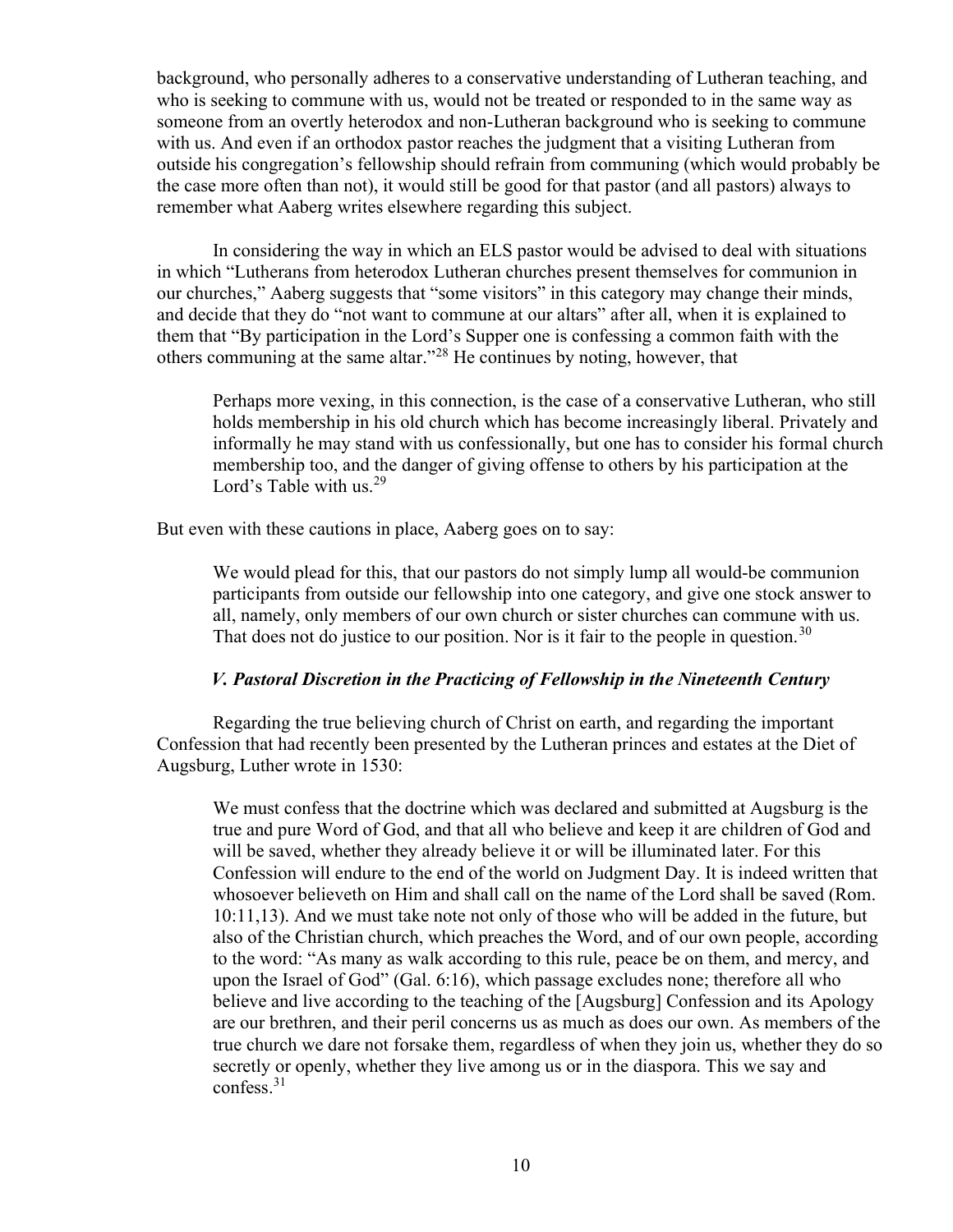In commenting on these words from Luther, and in applying them to the confused ecclesiastical situation of the nineteenth century, Missouri Synod theologian and president C. F. W. Walther expressed these thoughts in 1867:

The Augsburg Confession is the basic confession of the Lutheran Church. We consider every church that *honestly* pledges loyalty to it to be a beloved sister-church. It is a sisterchurch of ours in a much more real sense than a communion that *formally* pledges loyalty to all of the Symbolical Books, but only on a conditional basis. For if a church accepts the Augsburg Confession without any reservation, then it is, in effect, also accepting everything that is contained in the rest of the Confessional Writings that date from a later period. But when loyalty to the Confessions is pledged with reservations, the pledge is worthless.<sup>32</sup>

Walther had something to say in this respect also of *individuals* who *personally* confess the doctrine of the Lutheran Symbolical Books without reservations, even if they are at present members of a church body that does not:

Alas, how many upright (rechtschaffene) people there are today, partly in the "United Church," party in synods that call themselves "Lutheran" but espouse false doctrine, who personally profess the pure Lutheran doctrine! [They remain where they are] either because of weakness, not having recognized that they must leave such a communion, or they are induced by other circumstances to maintain their present membership. Nevertheless, they are our brothers in the faith. $33$ 

Previously, in 1844, Walther had gone far as to say that

the Lutheran church is not restricted to those who from youth have held this name ["Lutheran"] or even to those who took it up later in life. We extend our hand to everyone who submits himself to the written word of God without guile and who carries the true faith in our dear Lord Jesus Christ in his heart and confesses it before the world. We consider such a one as our partner in faith (Glaubensgenossen), as our brother in Christ, as a member of our church, as a Lutheran, no matter in what sect he lies hidden and entangled.<sup>34</sup>

Under Walther's leadership the Missouri Synod was a bulwark of Lutheran orthodoxy, and also of a proper Lutheran practice in the area of church fellowship. In Thesis X of his 1870 essay on "Communion Fellowship," Walther wrote that

Holy Communion is also a mark of confession of the faith and doctrine among those with whom one celebrates it. Therefore the admission of members of heterodox fellowships to the celebration of Communion within the Lutheran church is in conflict with: 1. Christ's institution; 2. The commanded unity of the church in faith and corresponding confession; 3. Our love for the one to whom the Sacrament is administered; 4. Our love for our own fellow believers, especially the weak who by this action would be given grievous offense; 5. The command not to become participants in the sins and errors of others.<sup>35</sup>

Walther was chiefly thinking of situations where lax or nominal Lutheran pastors might admit to the Lord's Supper guests from Reformed or sectarian churches who do not even *profess* to be Lutherans – as would have been done in the so-called "American Lutheran" congregations and synods of the General Synod of the Evangelical Lutheran Church in the United States of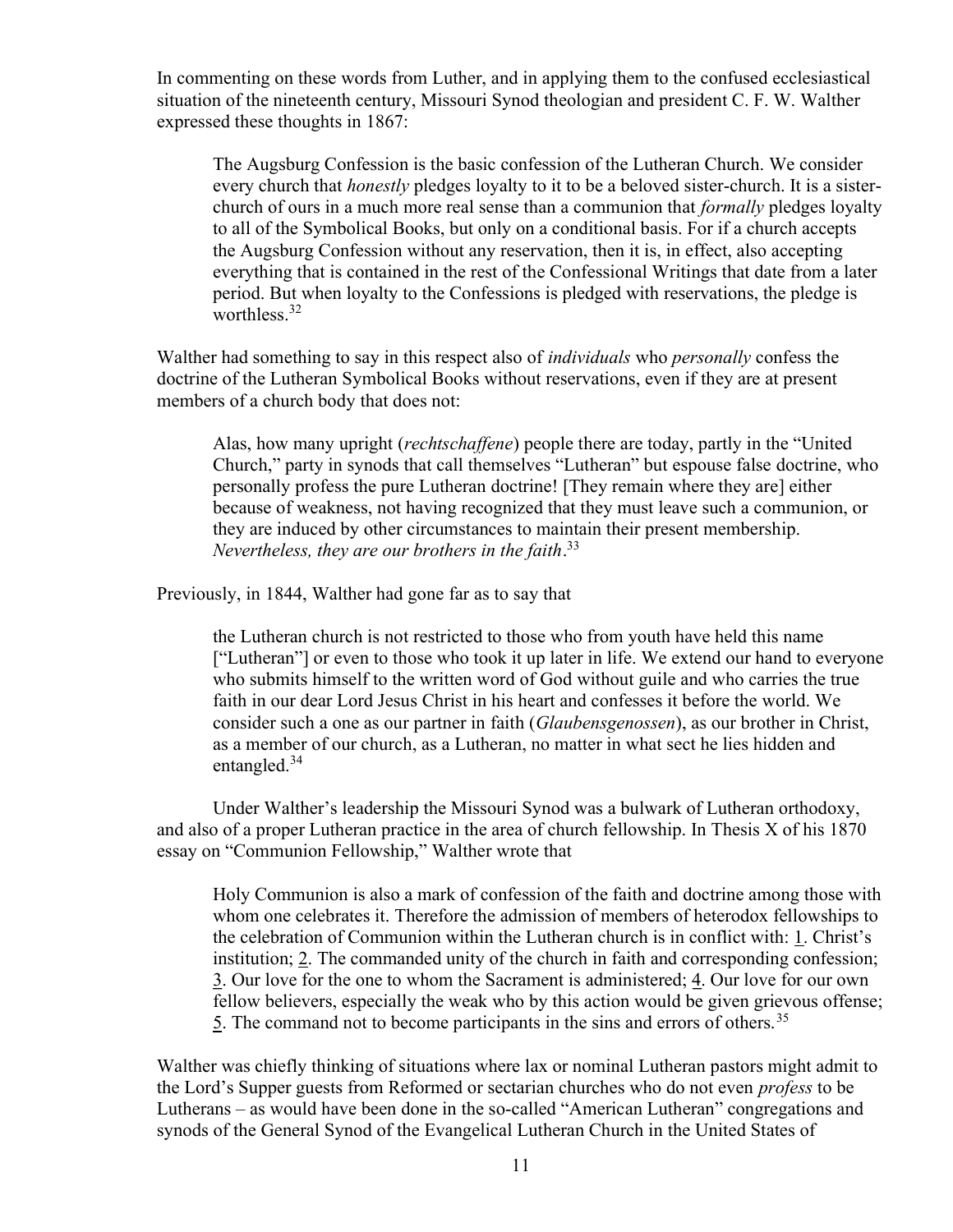America of that time. In his explication of this thesis, Walther explains why only "Lutherans" should be admitted to communion in a Lutheran church, and why "Calvinists" and other non-Lutheran sectarians should not be admitted.<sup>36</sup> Elsewhere in this essay Walther stated that, "As necessary and important as it therefore is to testify above all over against the Reformed and the union churches that the sacraments are true means of grace and pledges for our faith, yet the time has now also come when we must confess over against the unionistic Lutherans that the sacraments are also marks and bonds of worship [fellowship] and of fraternal fellowship in faith. $^{37}$ 

Even though the General Synod paid lip service to the Augsburg Confession as a basic summary of its faith, it was characterized by severe confessional laxity, and even by an uncritical toleration of Zwinglian and similar errors in regard to the doctrine of the Lord's Supper. Over time a more strictly Confessional element did arise within its ranks – under the leadership of Charles Porterfield Krauth – which endeavored to call the General Synod as a whole to return to a proper Lutheran faith and practice. But their efforts bore little fruit. At its 1864 convention, the General Synod had received into membership a regional synod that did not acknowledge the Augsburg Confession in any way. In protest, the delegates of the Pennsylvania Ministerium withdrew from the convention. At the next General Synod convention – in Fort Wayne, Indiana, in 1866 – the Pennsylvania Ministerium delegation (which included Krauth) was not allowed to be seated until it applied for readmission to the General Synod. The Ministerium's action at the previous convention was being treated as a severing of its affiliation with the general body. The controversy that ensued from this official snubbing consumed most of the convention. A few weeks later the Pennsylvania Ministerium did dissolve its connection with the General Synod, and several other regional synods followed suit. In 1867 those synods joined together in the organization of a new general body, called the General Council of the Evangelical Lutheran Church in North America.

During that contentious Fort Wayne convention in 1866, at a time when the Pennsylvania Ministerium still considered itself to be a member synod of the General Synod,

On the Sunday between the sessions the Ministerium delegation worshiped and received Holy Communion at the Missouri Synod's St. Paul's Lutheran Church where Wilhelm Sihler was pastor. The fervent hope was expressed that the day would soon come when America's Lutherans would be one.<sup>38</sup>

Sihler believed that, under the circumstances, these men who personally professed the pure Lutheran doctrine should be treated at the altar as brothers in the faith, even though the General Synod – with which they were still affiliated – espoused and tolerated false doctrine. At the time, not everyone in the Missouri Synod thought that Sihler had made the correct judgment in admitting the Pennsylvania Ministerium delegates to the sacrament in his church, before a formal ecclesiastical relationship between the Ministerium and the Missouri Synod had been established. And as it turned out, the Pennsylvania Ministerium did not in fact enter into fellowship with the Missouri Synod, but participated instead in the formation of the General Council, of which the Missouri Synod was never a member.<sup>39</sup>

Indeed, in these kinds of casuistic pastoral judgments, different Confessional Lutheran pastors may ultimately arrive at different decisions regarding the best way to proceed in a certain kind of extraordinary situation. Upon reflection and in the clarity of hindsight, a pastor may also come to regret the way in which he had handled certain situations in the past, and seek to learn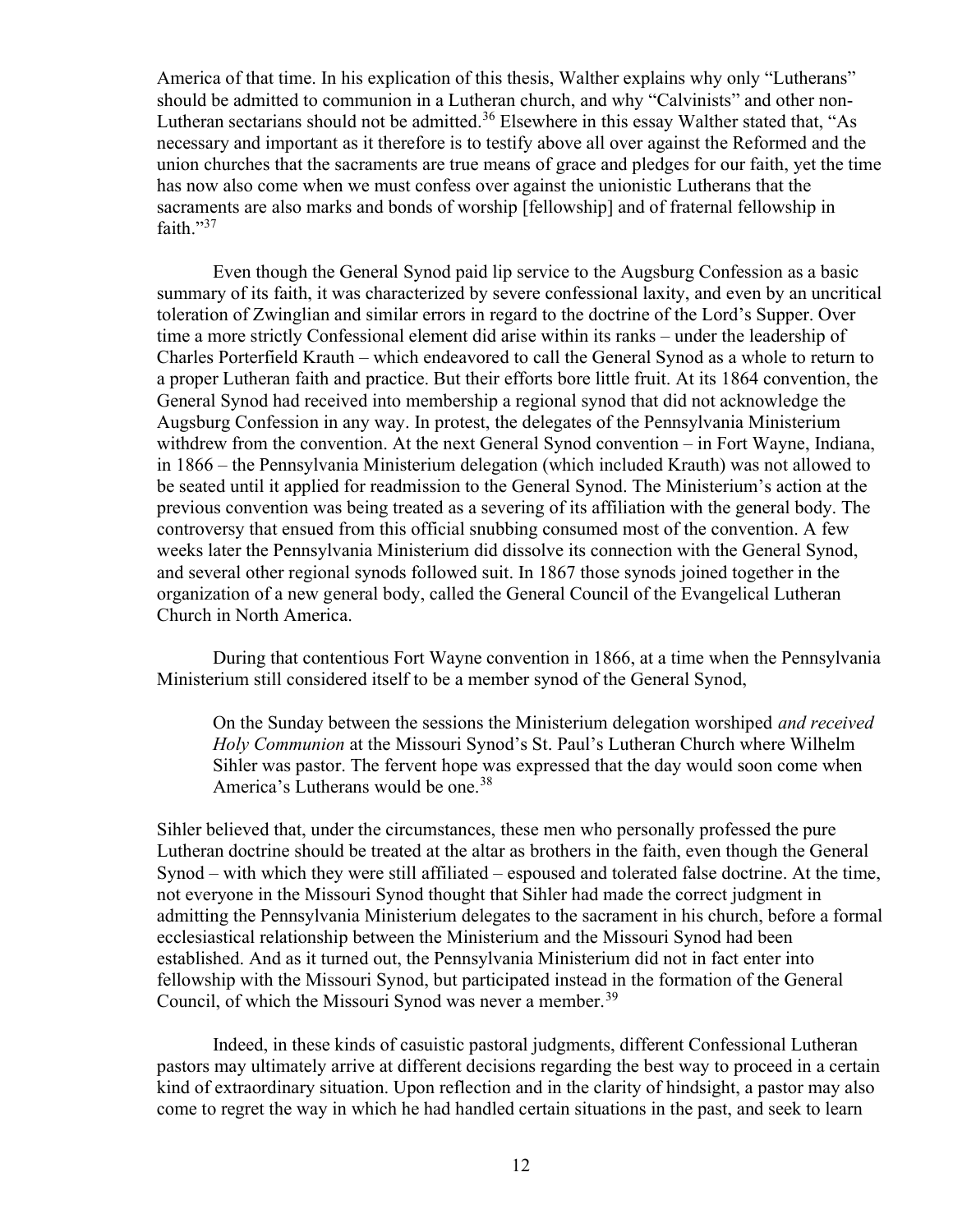from his mistakes as he moves forward in his ministry. What Armin W. Schuetze said in the twentieth century, concerning "cases of casuistry," applies to Lutherans in all centuries:

In such cases not everyone may arrive at the same conclusion, depending upon a person's knowledge and understanding of the circumstances. Care must also be taken that we do not hastily pass judgment on one another when we disagree with the way a certain case of casuistry was handled in a sister congregation or by a brother pastor. We may not know all the circumstances that led to the course of action that was followed. We must, however, assure ourselves that we agree on the scriptural principles.<sup>40</sup>

To be sure, the scriptural doctrine of church fellowship, in all of its public and private applications and ramifications, is an important article of faith. Neither Luther nor Walther could ever have been accused of laxity in their teaching and practice with respect to this subject. But church fellowship is not the only important article of faith. And the doctrine of church fellowship is not the "chief" article of faith, either. That place of honor is held by the article of the sinner's justification before God by grace alone, through faith in Christ alone. The article on justification is the "hub" around which the other articles of faith are "spokes," which find their proper place in the "wheel" of Christian truth based on their connection to the chief article in the center. The article on church fellowship is not this "hub" in the center.

Orthodox Lutheran pastors would certainly like to see among those they serve a fully consistent embracing and integration of all aspects of all the articles of faith as revealed in Scripture. But they very seldom see this. As a concession to human weakness, and for the sake of the deeper needs of the soul's comfort and eternal salvation, they are generally willing to tolerate a certain degree of inconsistency here and there, with this or that person. In the words of Walther, "We do not say that a Lutheran Christian cannot err in even one thing that is contained in Holy Scripture, but maintain only this, that he has the full truth in *all articles of faith*, which are revealed for everyone very clearly and plainly in Scripture, so that he can therefore joyfully live and die."<sup>41</sup> But over time, orthodox Lutheran pastors do endeavor patiently to lead those for whom they have permanent or temporary oversight responsibility, toward a greater consistency, and toward a greater understanding of God's Word. And they seek to teach and explain – as occasion demands, and as opportunity allows – what God expects of all of us in our beliefs, in our confession of faith, and in our ecclesiastical affiliations.

#### VI. Pastoral Discretion and Selective Fellowship

 A pastor's sympathetic sensitivity to the individual needs of a professing Lutheran who is not formally from within that pastor's ecclesiastical fellowship, is not "selective fellowship" as that term has traditionally been defined. The phrase "selective fellowship" has historically been applied to situations where *congregations* from church bodies that are not in fellowship with each other, go ahead and establish their own local fellowship relationships with each other anyway, and engage regularly in things like the exchanging of pulpits and the sponsoring of joint worship services.

This is the kind of "selective fellowship" that Hermann Sasse criticized, in response to the American Lutheran Church's 1957 resolution that "Wherever congregations and pastors of the ALC find they are mutually agreed in confession and practice with congregations and pastors of other Lutheran Church bodies they may in good conscience practice fellowship both in worship and work."<sup>42</sup> Such an arrangement short-circuits the need for representatives of the church bodies to which such congregations belong, to do the hard work that is required by God's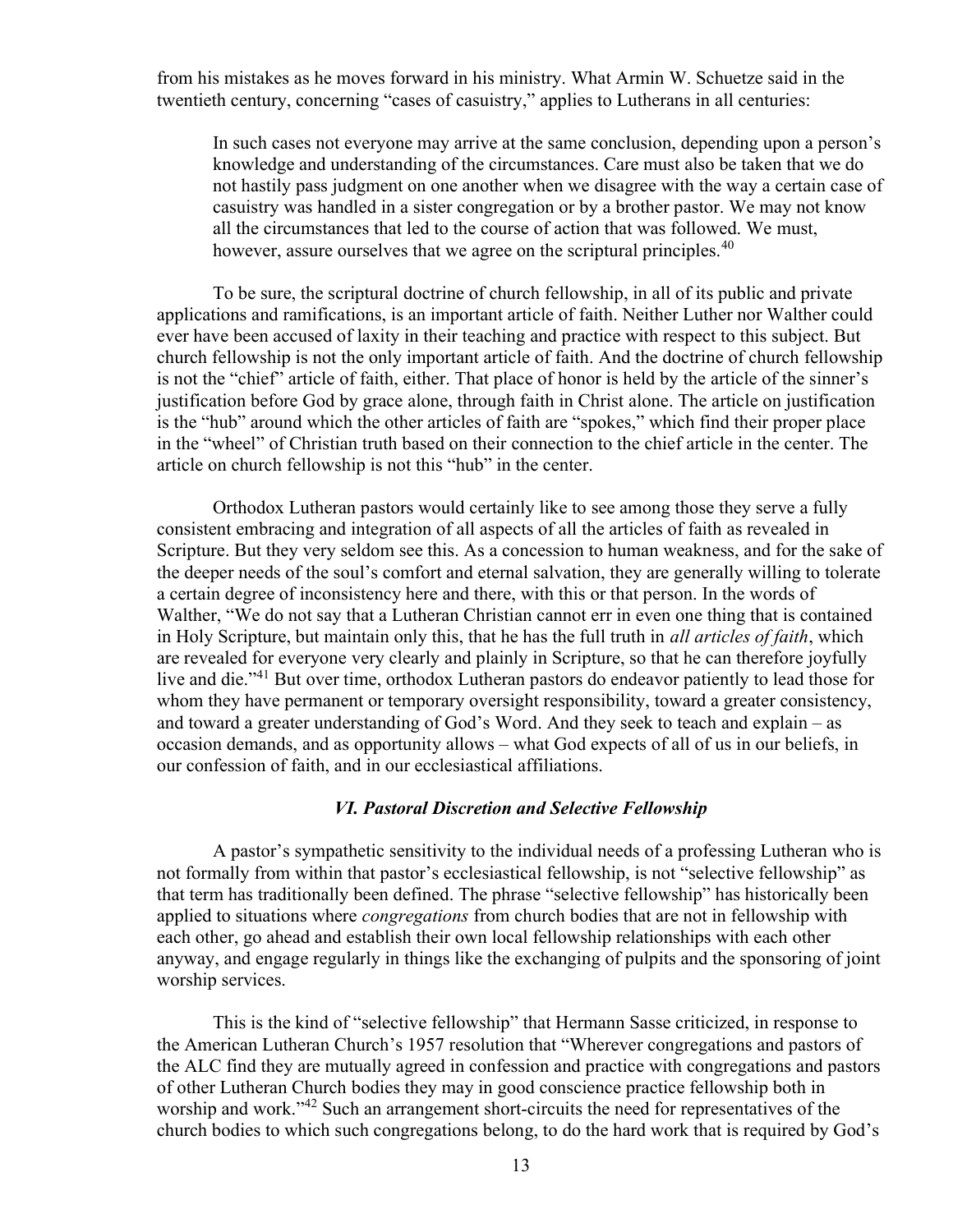Word in identifying the theological problems that do exist within and among synods that are not yet united in doctrine and practice; and in correcting those problems on the basis of God's Word. Individual Lutherans are not exempt from this duty, either. Neither are they immune to the painful effects of the disunity of the church, which will not cease to be a problem just because it is ignored or wished away. Sasse accordingly describes the normative criteria according to which Lutheran laymen ordinarily conduct themselves in matters of worship, in matters of participation in the Sacrament of the Altar, and in matters of congregational membership:

The fellowship which the individual Christians in the various churches have is contained in and derived from the fellowship between the *ecclesiae*. This is evident from Rom. 16, where Paul "greets" many individual Christians and groups of Christians (probably in the various house-churches of the big city) "in the Lord," that means in the communion of the Church which is the Body of Christ. Thus these greetings lead up to the admonition to greet one another with that liturgical kiss which expresses and confirms the full unity and peace of the church. From the biblical facts it must be understood that the Church in all ages up to the 17th century always has seen fellowship between Christians as fellowship between the churches to which the individuals belong. There was never such a thing as private practice of inter-communion, never something like "selective fellowship," which is an invention of modern Americans.<sup>43</sup>

But while Sasse rejects outright the practice of congregation-to-congregation selective fellowship, Sasse does recommend the "Galesburg Rule" that was adopted by the General Council in 1875, as a proper example of the approach that Lutheran pastors and churches should take regarding the question of altar fellowship. And the Galesburg Rule explicitly allows for pastoral exceptions in individual cases. Sasse writes:

One of the most significant events in the history of American Lutheranism was the meeting of the "General Council" at Galesburg, 1875. Three years before, the Council had accepted at Akron, Ohio, a statement of its president, Dr. Krauth, on altar and pulpit fellowship which since then has become famous under the name "Galesburg Rule." The Akron text is an attempt to solve the problem of reconciling the strict confessional principle with the actual situation prevailing in the member synods of the Council, and it is worthwhile to have a look at it in order to understand the action which has now been taken by the ALC. "1. The rule is: Lutheran pulpits are for Lutheran ministers only; Lutheran altars are for Lutheran communicants only. 2. The exceptions to the rule belong to the sphere of privilege and not of right. 3. The determination of the exceptions is to be made in consonance with these principles by the conscientious judgment of pastors, as the cases arise." The meeting of Galesburg made an insertion into the first paragraph, the definite form of which was now: "The rule, which accords with the Word of God and with the confessions of our church, is..."<sup>44</sup>

And so, even with all of his strictness in articulating what the proper principles are, Sasse does recognize the legitimacy of pastoral discretion and flexibility in *applying* those principles in individual cases. Otherwise he would not have endorsed the Galesburg Rule and the approach it takes.

Sasse's primary reason for criticizing the ALC's endorsement of selective fellowship, was his concern that a congregation of the ALC may thereby be establishing *de facto* fellowship with a congregation of a professedly Lutheran church body that is functionally not really a Lutheran church any more, but a *union* church, which allows or even encourages its affiliate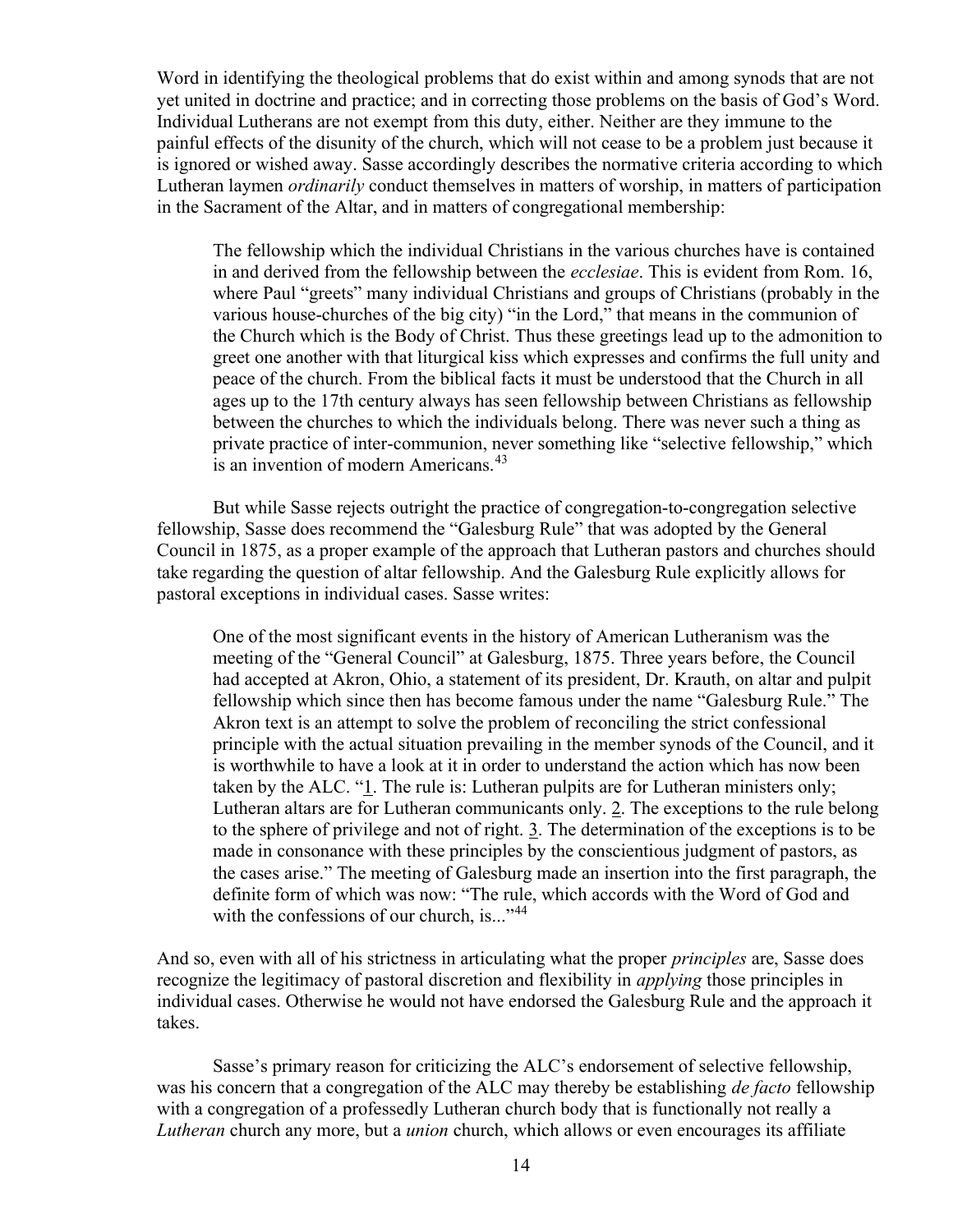congregations to admit to communion not only Lutherans from beyond their official fellowship boundaries, but also non-Lutherans who make no pretense of confessing the faith of the Book of Concord. The primary focus of Sasse's concern was not on the problem of a premature fellowship between well-intentioned Lutherans who have not yet found a common way of interpreting and expressing their Lutheranism, but on the more fundamental problem of an illicit fellowship between misguided Lutherans and so-called "Lutherans" who have actually surrendered their Lutheranism to the skeptical indifference and ecumenical liberalism of the age. This is why he writes:

I know of Lutheran churches in America where everyone who believes in Jesus Christ as Son of God is admitted to the altar, to say nothing of pulpit fellowship. And what about the churches within the Lutheran World Federation which grant the full right – not only a privilege, like Sweden, Denmark, Holland – of altar fellowship and even of participation in the government of the church to non-Lutherans, even to Calvinists (e.g., Brazil and other churches in Latin America, Italy, England, German territorial churches, etc.)? Obviously the ALC recognizes also them as Lutheran. In what sense, then, would the ALC still recognize the principle of Galesburg? If the authorities of the ALC or the growing new merger church cannot answer the question, how, then, can they expect the individual pastors and congregations to be able to do that? ... Thus we must say that "Selective Fellowship" is no solution of the problem of Lutheran unity...<sup>45</sup>

And Sasse adds:

At all times admission to the Lord's Supper has been understood as the "conclusive action" by which a person testifies that he belongs to the church where he receives Holy Communion. In case he did not belong to it thus far he joins it by partaking in the sacrament. "Open Communion" is no communion at all...<sup>46</sup>

The basic principle is this: To commune in a Lutheran church that really is a Lutheran church, is to commune in the Lutheran Church. To commune in a church that *calls* itself "Lutheran," but that is actually a union church, is to separate oneself from the Lutheran Church.

And yet, in situations that involve individuals who are near death, Sasse allows for pastoral exceptions, under certain conditions, even for non-Lutherans. On the question of whether or when a non-Lutheran might be communed by a Lutheran pastor, or whether or when a Lutheran might be communed by a non-Lutheran pastor, Sasse writes that

There is only one border-line case. This is the immediate danger of death. In the First World War it has happened that in desolate prison camps of Siberia a Catholic chaplain, himself a prisoner, has given Holy Communion to dying Protestants who confessed their belief in the Real Presence. Similar cases are reported from Silesia at the time after the last war when no Protestant minister was available. The border-line in these cases is the border-line between time and eternity. On the battlefield, or in similar cases of emergency when death is imminent, a minister of Christ may decide that he ought not to refuse the sacrament to a person who believes in Christ as his Saviour and wants to receive in faith and penitence that which Christ has sacrificed for him at Calvary, His true body and His true blood, before he passes from this world to the judgment seat of God. The pastor will do that on his own responsibility and the Church will approve of that, though in this case she has no right of dispensation. We have to ask for Christ's own dispensation, knowing that He will not refuse it. $47$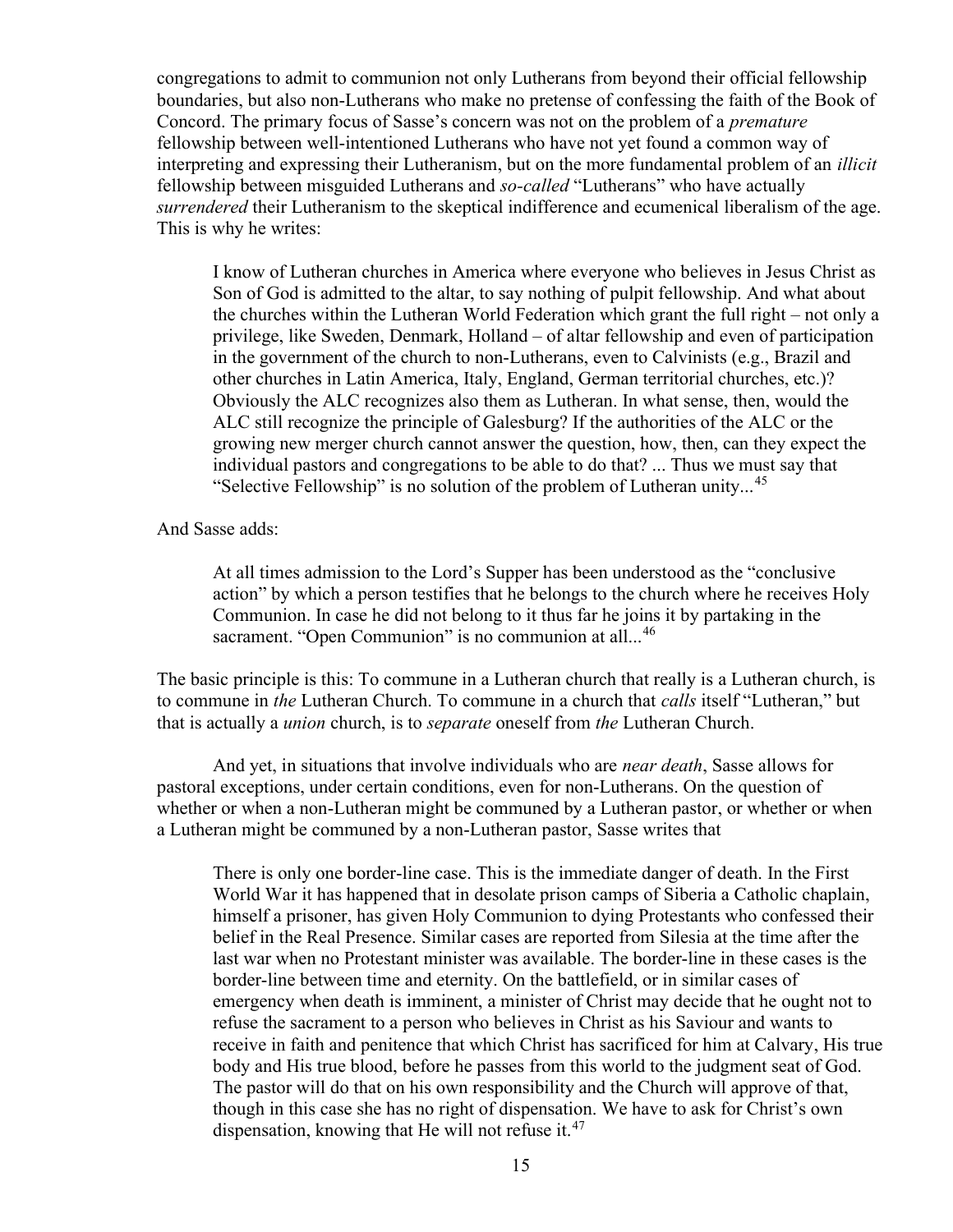#### VII. Remaining Faithful and Evangelical in Doctrine and Practice

 In addressing the pastoral challenges that exist in the church (and in the world) in the twenty-first century, ELS president John A. Moldstad writes that

A sizable number of Lutherans have difficulty seeing how synodical affiliations affect the body of doctrine they confess. The closed Communion practice followed in the ELS and in the WELS reminds all that these "membership connections" ought not be taken lightly. In love, we have a duty to warn our neighbor about every manner of false teaching. We also know how our Lord has forbidden fellowship with errorists (Rom. 16:17; Matt. 7:15,20; Gal. 1:8-9; etc.). Careful pastoral advice and direction especially is needed when dealing with those who may privately profess agreement and yet unsuspectingly hold membership in a Lutheran church body that promotes or tolerates error. As a rule, though, we would say one has not self-examined properly when there is disregard for the way church membership has a bearing on one's public confession of the Christian faith.<sup>48</sup>

Moldstad recommends the 1976 Gutachten – authored chiefly by Lawrenz (WELS) and Aaberg (ELS) – as a guide for pastors in navigating through the difficulties of instructing, and providing spiritual care to, people in our time who have a weak understanding of, and a limited appreciation for, the doctrine and practice of church fellowship. He notes that the intent of this Gutachten "was not to soften or deny our Communion practice since it solidly reflects the principle that we commune only those communicant members who are in good standing within our doctrinal fellowship."<sup>49</sup> Moldstad nevertheless acknowledges that

The Aaberg / Lawrenz statement does mention that an exception might be made in admitting to the Table one who *formally* is not a member of ELS / WELS but whose informal confession of faith must also be considered. This is not to be regarded as a license for the pastor as gatekeeper to treat lightly the practice of closed Communion. Rather, the statement speaks to a case of casuistry where pastoral judgment is exercised in an extraordinary circumstance. Since a private, pastoral judgment is made in a special case as this where also the elders [of the congregation] are informed, the "exception to the rule" should not be widely publicized lest needless offense be given.<sup>50</sup>

The practicing of altar fellowship with someone need not in every case be based exclusively on the formal ecclesiastical affiliation of the would-be communicant. A potential communicant, under certain conditions, can be embraced as being one in faith with us, even if his or her ecclesiastical associations elsewhere are not yet as they should be; or if relations between his or her church body, and the church body in which spiritual care is being sought, have not yet been regularized. The general and normative practice of the church, rooted as it is in the biblically-revealed doctrine of church fellowship, is not nullified by the recognition of such special cases. And the existence of such special cases does not provide an excuse to drop all Confessional standards for communicants in a Confessional Lutheran church. Moldstad accordingly reminds us that

We should take opportunity to remind ourselves periodically of the importance of adhering to the closed Communion practice. The two chief reasons for our practice are these:

1) The vertical concern – By having a closed Communion practice we assist those who commune at our altars in examining carefully their need for the Savior's forgiveness of sins, in understanding that it is the true body and blood of the Lord Jesus they are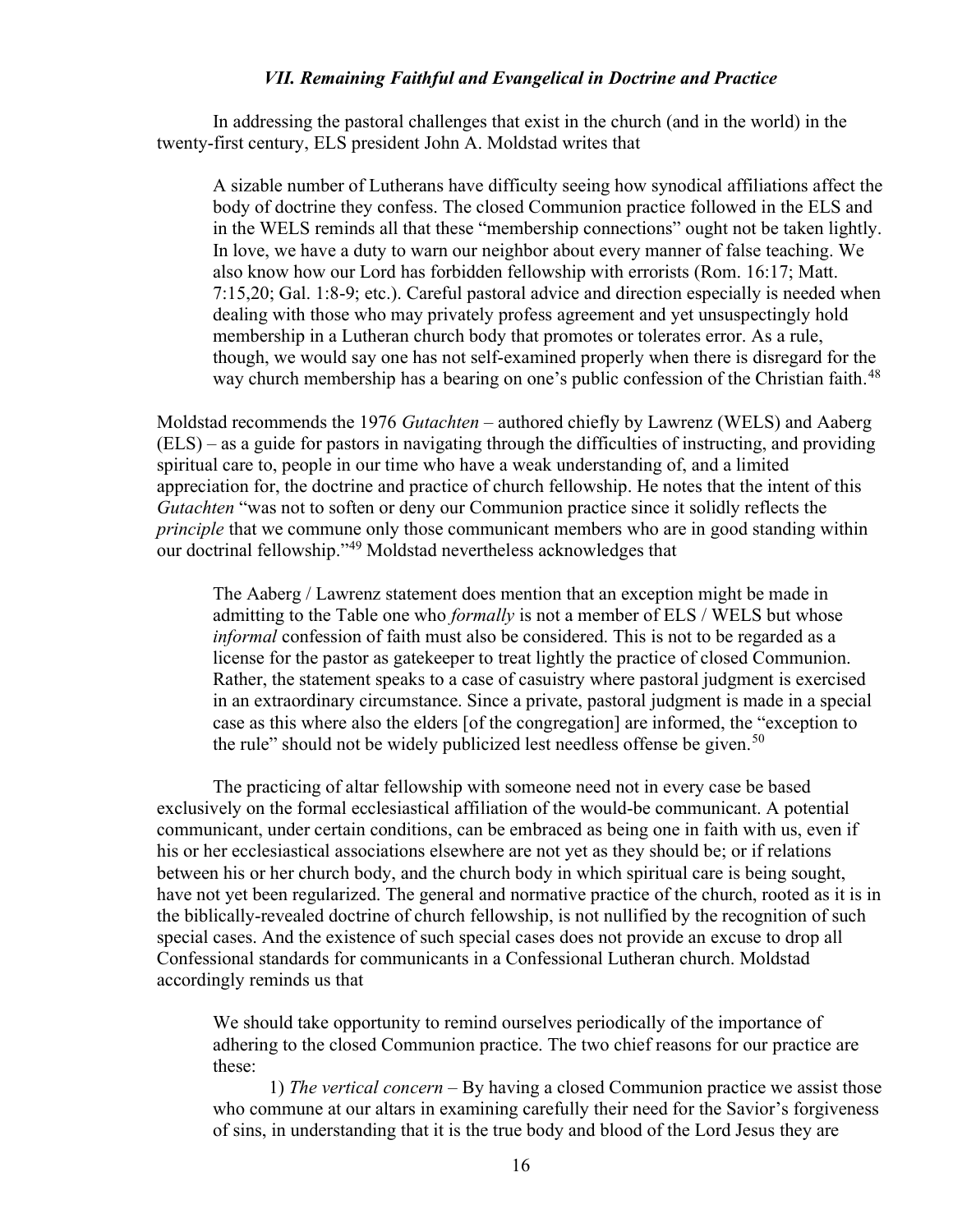receiving in the Sacrament, and in knowing and believing without a doubt that through the body and blood of Jesus, under the bread and wine, the forgiveness of sins is conveyed personally to the repentant sinner. There also should be a desire to serve the Lord in thankfulness for this tremendous gift of his mercy, striving to conform our daily lives to God's commandments. To discern the Lord's body and blood is so vital in preparation for worthy reception of the sacrament that the Apostle Paul mentions a judgment can fall upon an ill-prepared communicant (1 Corinthians 11:28-33). This is the chief reason for having a closed Communion practice. It demonstrates to each communicant under one's pastoral care the necessary love and concern for a proper and beneficial reception, not a harmful one.

2) The horizontal concern  $-$  By the practice of closed Communion we also are making a confession of faith with fellow communicants, i.e., that the body of doctrine believed and confessed is in conformity with Scripture. We think here of the comment in 1 Corinthians 11:26 regarding "proclaiming the Lord's death until he comes." We think also of the words Jesus spoke in Matthew 28, impressing on his followers of every age to "observe all things as He has commanded." This too involves a deeply loving reason for being cautious as to whom we commune at our altars. It serves as a protection for the unity of faith inside the congregation of believers (locally and synodically). It also serves as a testimony to the serious nature of confessing the truth on all biblical teachings, a confession of faith ordinarily shown by the membership in a given congregation and/or church body. Here especially we see the need to observe in Communion the fellowship lines expressed through the holding of one's membership in a particular denomination or synod. Neglecting this procedure in how we conduct our Communion worship services readily results in a laxity of a clear doctrinal confession made by the regular communicant membership at a given church. It also sends an erroneous signal to a visiting communicant not of our fellowship that doctrinal confession must not be so important, after all. Again, love for God's doctrine, and love for the soul of each communicant is at stake.<sup>51</sup>

We close with these words from the Reformer's pastoral and poetic heart:

May God bestow on us His grace and favor To please Him with our behavior And live as brethren here in love and union Nor repent this blest Communion! O Lord, have mercy! Let not Thy good Spirit forsake us; Grant that heav'nly-minded He make us; Give Thy Church, Lord, to see Days of peace and unity: O Lord, have mercy!<sup>52</sup>

Phoenix, Arizona December 31, 2021 (revised)

#### Addendum: Pastoral Discretion in the Practicing of Fellowship in the Sixteenth Century?

Swedish Luther scholar Tom G. A. Hardt has suggested that something very similar to the kind of pastoral discretion in special situations that has been discussed and defended in this essay was also permitted and encouraged by Martin Luther in the sixteenth century. Hardt writes that the Lutheran churches in Luther's time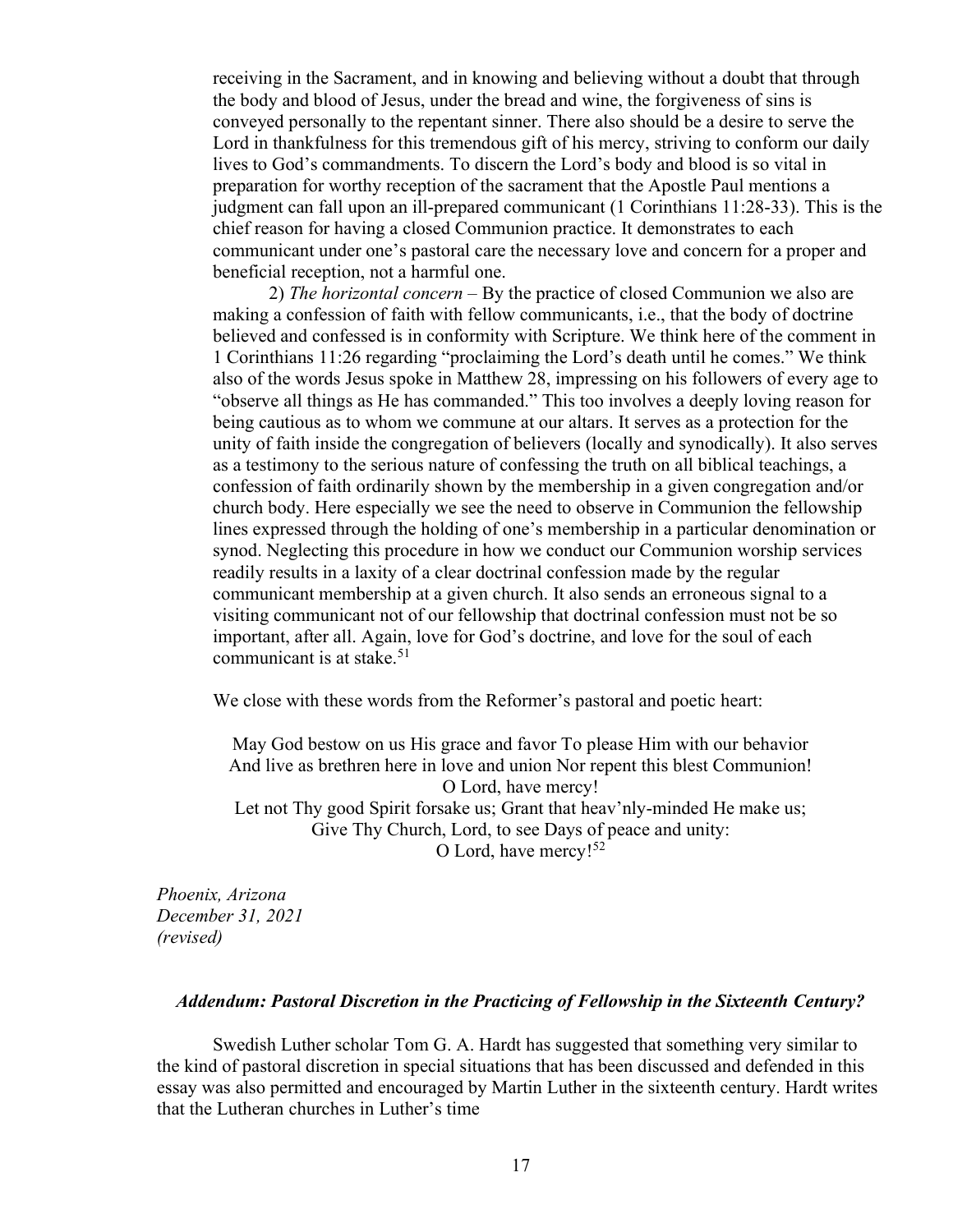formed a conscious, confessionally minded fellowship, knowing about its borders from the very beginning. It is wrong to assume that this consciousness grew only gradually, as time passed on, and the souls hardened in their attitude of defense. We can see this in the formulations by Luther's closest friend, the Bishop of Naumburg, Nikolaus von Amsdorf, when he excommunicated a priest who had committed the blasphemous and heretical act of distributing an unconsecrated host at the celebration of the sacrament. This man was not to be tolerated "in our Christian church," that is "in the fellowship of all Wittenbergian Christian churches." The word "Wittenbergian" here apparently serves as the name of a denomination, pointing to churches that received each other's communicants but also accepted the excommunication issued by one particular church or bishop. In principle this fellowship reached also outside the churches that had passed through the reformation of the Latin church at the beginning of the sixteenth century. In one case Luther is known to have issued a letter of recommendation for an Ethiopian deacon Michael. The intention is apparently to make it possible for Michael to receive the sacrament; the similarity between the outward forms of the Lutheran and Ethiopian eucharistic liturgy being stressed. Michael was said to have accepted all our articles of faith, "omnibus nostris articulis."<sup>53</sup>

In a 1538 Table Talk remark, Luther recalled this deacon's visit to Electoral Saxony: "Three [sic] years ago there was an Ethiopian monk with us here, with whom we had discussions through an interpreter, and, having finished with all our articles, he said: 'This is a good creed, that is, faith.'"<sup>54</sup> Presumably the Ethiopian had reviewed, and discussed with Luther, all the doctrinal articles of the Augsburg Confession. (Luther was, by the way, slightly off in his memory, since the Ethiopian had visited Wittenberg *four* years earlier.) Communicating with this deacon from the Ethiopian Orthodox Tewahedo Church was not easy. During the time of Deacon Michael's visit in 1534, Philip Melanchthon wrote to Benedict Pauli, concerning the deacon, that

He spoke a few things with Luther through an interpreter who knows Italian, who is our student. He [the student] says that he [the Ethiopian] speaks very broken Italian ... He knows very little Latin. This much about the Trinity he said to Luther: that the opinion of the eastern church agrees with the western church. We are not able to converse sufficiently since he does not know any western language enough, neither Latin nor Italian nor Greek. I asked whether he knew how to write Greek; he said that he did not know the Greek letters, but I believe he knows some everyday Greek, just as he knows Italian.<sup>55</sup>

Luther was nevertheless confident enough in his understanding of Deacon Michael's confession of faith, and in Deacon Michael's comprehension of what the Lutherans were teaching – with which he expressed full agreement – to write this letter of recommendation, also in 1534, to any Lutheran pastor to whom the Ethiopian visitor might present himself:

There has been with us in Germany, the Reverend Michael the Ethiopian, a Deacon. Conversing privately with him concerning Christian doctrine, we have heard that he properly agrees with the Symbol which the Western Church holds, and that he does not think differently about the Trinity than what the Western Church thinks. Therefore we commend him to good people as much as we surely can. For, although the Eastern Church has several dissimilar ceremonies, he judges that their dissimilarity does not nullify the unity of the church and does not militate against the faith, since the kingdom of Christ is the spiritual righteousness of the heart, the fear of God, and confidence through Christ. We also think this opinion is right. We have also learned from him, that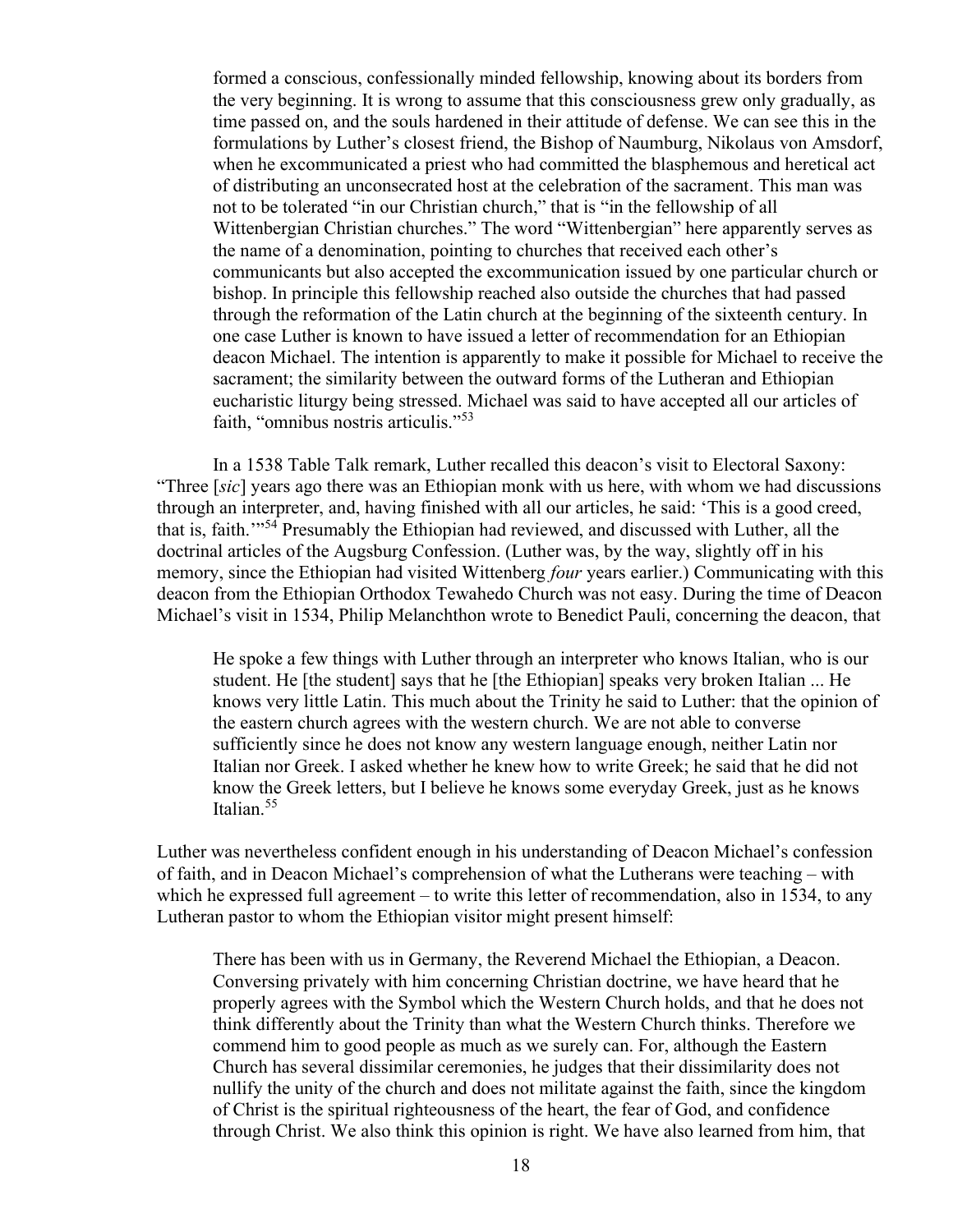the rite which we observe in the use of administration of the Lord's Supper and the Mass, agrees with the Eastern Church. We wish, moreover, that all peoples would acknowledge and glorify Christ, and would submit to Him with true confidence in His mercy and with love for one's neighbor. For this reason we ask that good people would demonstrate Christian love also to this visitor.<sup>56</sup>

Deacon Michael was a member of a church body that was not formally in fellowship with the Lutherans of Germany. But in a theological discussion that was as thorough as it could be (given the linguistic challenges), he had professed his agreement with "all our articles."  $57$  Hardt therefore concludes that Luther's intention in writing this letter – which stressed "the similarity between the outward forms of the Lutheran and Ethiopian eucharistic liturgy" – was "apparently to make it possible for Michael to receive the sacrament." Yet Luther's letter, and the other material related to Michael's visit, do not explicitly state that the Ethiopian deacon was or was expected to be admitted to Lutheran altars. We therefore need to consider Hardt's interpretation on this point, while plausible, not to be fully proved.

Hardt furthermore interprets the episode involving Luther and Deacon Michael as an "unexpected declaration of fellowship between the Wittenbergian churches and the Church of Ethiopia."<sup>58</sup> This is not plausible. It is highly unlikely that Luther would have considered a sole deacon from Ethiopia as an official representative of the whole Ethiopian Church, or that Luther would have understood his letter of introduction for Michael as bearing the full weight of an official announcement of formal ecclesiastical fellowship between two church bodies. Based on his meeting with Michael, Luther may indeed have hoped that such a formal fellowship could be established in the future, if and when there would be an opportunity for a meeting or a written dialogue with the leading bishops or other official representatives of the Ethiopian Church. But such an opportunity never presented itself during Luther's lifetime.

Today we would likely not do what Hardt believes Luther did. We know more about what the Ethiopian Orthodox Tewahedo Church teaches, and about what its members are expected to believe, so that we would not consider those teachings and beliefs to be in fundamental harmony with all the teachings of the Augsburg Confession. But if Hardt is essentially correct in his interpretation of the intent of Luther's letter – written in good faith, and on the basis of what Luther knew at the time – then this would have been an example of admitting to communion someone who personally confessed the faith of the Lutheran Church, even though he was not formally affiliated with the Lutheran Church.

Luther would certainly not have recommended admission to Lutheran altars for someone from another church who professed *a different doctrine* from the doctrine of the Lutheran Church. Luther's well-known declaration – rejecting any fellowship with those who deny the Real Presence of the body and blood of Christ in the consecrated bread and wine of the Lord's Supper – comes readily to mind. This declaration – which has been incorporated into the Formula of Concord, and which is therefore a part of the official creedal standard of the Confessional Lutheran Church – reads as follows:

"I regard them all as being part of the same cake" (that is, as sacramentarians and fanatics), "as indeed they are. For they do not want to believe that the Lord's bread in the Supper is his true, natural body which the godless person or Judas receives orally just as well as St. Peter and all the saints. Whoever (I say) does not want to believe that should not trouble me...and should not expect to have fellowship with me. That is final."<sup>59</sup>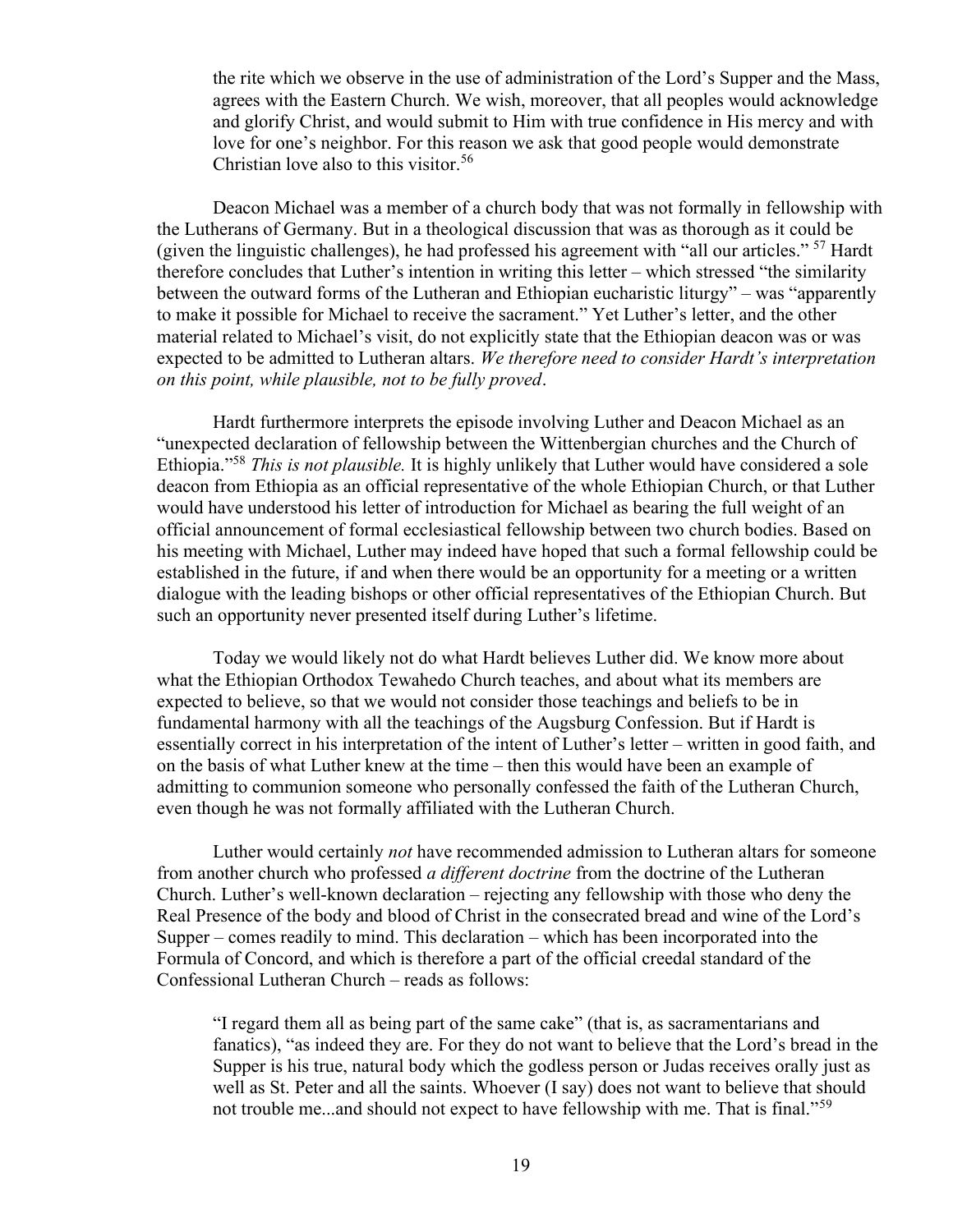# ENDNOTES:

<sup>1</sup>David Chytraeus, A Summary of the Christian Faith (translated by Richard Dinda) (Decatur, Illinois: Repristination Press, 1997), p. 125.

<sup>2</sup>Smalcald Articles II, II:15, in *The Book of Concord: The Confessions of the Evangelical* Lutheran Church, edited by Theodore G. Tappert (Philadelphia: Fortress Press, 1959), p. 295.

<sup>3</sup>Scripture quotations marked "ESV" are from the Holy Bible, English Standard Version ®, copyright © 2001 by Crossway Bibles, a publishing ministry of Good News Publishers. Used by permission. All rights reserved.

<sup>4</sup>Martin Luther, "Lectures on Galatians," Luther's Works, Vol. 27 (Saint Louis: Concordia Publishing House, 1964), pp. 37-39, 41-42. Emphases added.

<sup>5</sup>Tilemann Heshusius had written that orthodox Lutheran laymen should not practice fellowship with, or receive communion from, pastors or ministers who are "Calvinists or Schwenkfeldians or Adiaphorists or Majorists, from whom they would have to separate themselves as from false teachers in accord with God's command" (Wer Gewalt, Fug und Recht habe, Prediger zu berufen? [Who has the authority, privilege, and right to call preachers?]; quoted in C. F. W. Walther, American-Lutheran Pastoral Theology [translated by Christian C. Tiews] [Saint Louis: Concordia Publishing House, 2017], p. 209). The "Adiaphorists" and "Majorists" understood and identified themselves as Lutherans and as adherents of the Augsburg Confession, but the Formula of Concord later rejected their distinctive teachings as un-Lutheran.

 $6$ Martin Luther, Letter to Francis Burchart, April 20, 1536, Luther's Works, Vol. 50 (Philadelphia: Fortress Press, 1975), pp. 140-41. Emphasis added.

<sup>7</sup>Martin Luther, "Brief Confession Concerning the Holy Sacrament," *Luther's Works*, Vol. 38 (Philadelphia: Fortress Press, 1971), p. 308. Emphasis added.

<sup>8</sup>C. F. W. Walther, "Theses on Open Questions" (1868), Thesis V.

 $9$ John P. Meyer, "Unionism," in *Essays on Church Fellowship* (edited by Curtis A. Jahn) (Milwaukee: Northwestern Publishing House, 1996), pp. 63-64.

<sup>10</sup>Augsburg Confession VII:3-4 (Latin), in The Book of Concord: The Confessions of the Evangelical Lutheran Church, edited by Robert Kolb and Timothy J. Wengert (Minneapolis: Fortress Press, 2000), p. 43.

<sup>11</sup>Formula of Concord, Solid Declaration X:31, Kolb/Wengert p. 640. Emphasis added. <sup>12</sup>Smalcald Articles II, IV:1,7,9, Kolb/Wengert pp. 307-08.

 $13$ Martin Chemnitz, *Examination of the Council of Trent*, Part II (translated by Fred Kramer) (Saint Louis: Concordia Publishing House, 1978), p. 302.

 $14$ Canon XXXIII of the Synod of Laodicea, A Select Library of Nicene and Post-Nicene Fathers of the Christian Church, Second Series, Vol. XIV (The Seven Ecumenical Councils) (Reprint: Grand Rapids, Michigan: William B. Eerdmans Publishing Company, 1983), p. 149.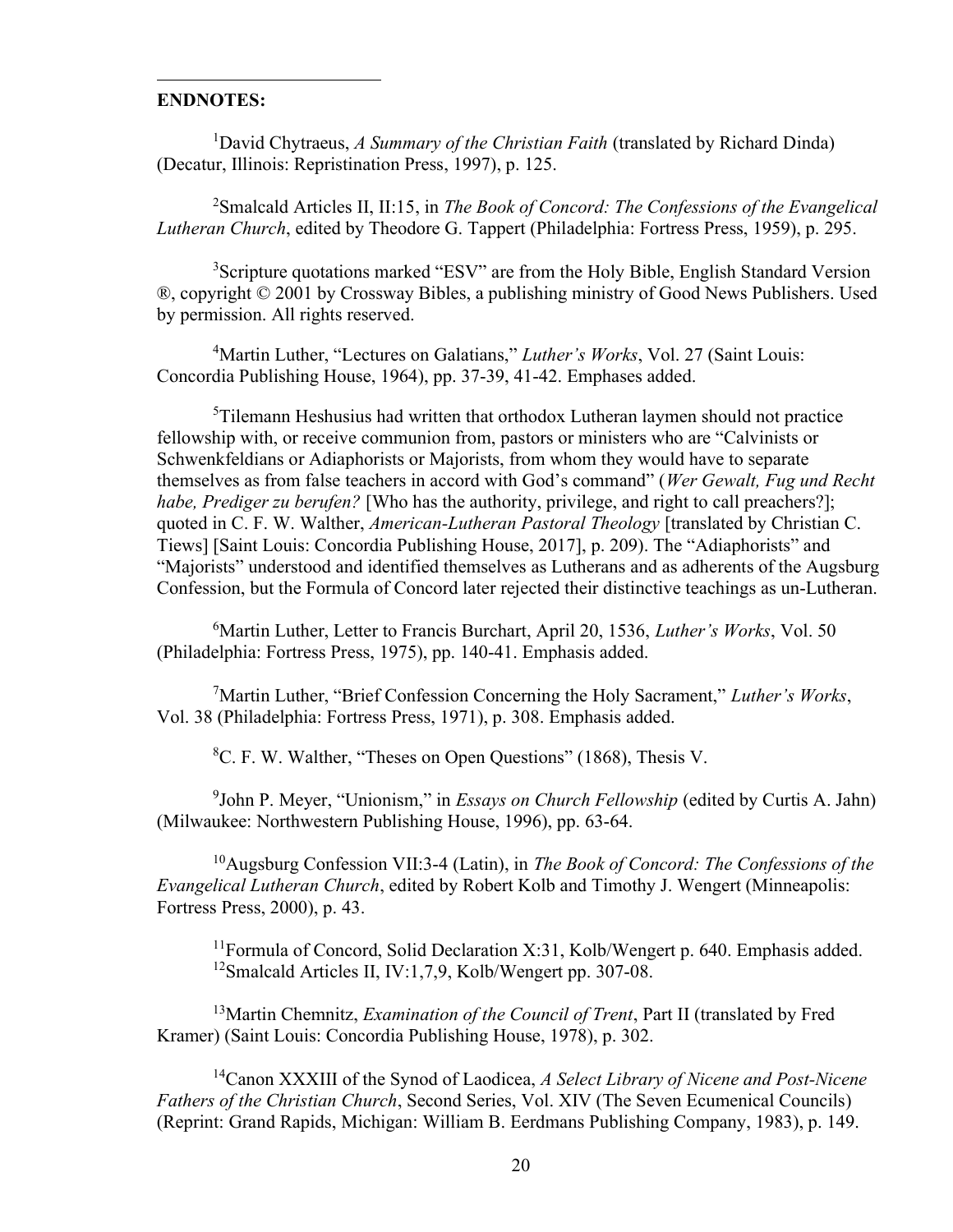<sup>15</sup>Luther, "Lectures on Galatians," p. 41; as quoted in a revised translation in John F. Brug, "Luther and Fellowship: The Courage to Break and the Courage to Be Patient," in Reformation 500: The Enduring Relevance of the Lutheran Reformation (edited by Curtis A. Jahn) (Milwaukee: Northwestern Publishing House, 2017), p. 95.

<sup>16"</sup>Fellowship in Its Necessary Context of the Doctrine of the Church," *Proceedings of* the Recessed Forty-sixth Convention of the Lutheran Synodical Conference, 1961, pp. 11-12.

The "Overseas Brethren" sent a delegation to the United States in April 1961, to meet with committees that had been appointed by the member-churches of the Synodical Conference. Theodore A. Aaberg informs us that "The ELS Committee was favorably impressed with the presentation on church fellowship by the Overseas Brethren. In a preliminary evaluation, the Committee stated: 'As especially pertinent we throughout all of the theses note the emphasis placed on the notae ecclesiae [marks of the church, i.e. Word and sacraments] as bestowing faith, bringing the Church into existence, and as being the standard by which all the doctrine and practice in the church are to be regulated. Equally important is the attempt in these theses to eliminate the subjective element for recognizing the presence of the true Church and for setting up principles for Church Fellowship... We also find it particularly gratifying to note the importance of making the actual confession of a church (i.e., what is taught, written, practiced, or officially resolved by it) the basis upon which church fellowship can be established and maintained" (A City Set on a Hill: A History of the Evangelical Lutheran Synod (Norwegian Synod) 1918-1968 [Mankato, Minnesota: Board of Publications, Evangelical Lutheran Synod, 1968], pp. 232-33).

<sup>17</sup>The Evangelical Lutheran Synod – still known then as the Norwegian Synod – had suspended fraternal relations with the Missouri Synod already in 1955. In the convention resolution by which this was done, the Norwegian Synod stated: "1. That we declare on the basis of Rom. 16, 17 that fellowship relations with the Lutheran Church – Missouri Synod are suspended and that the exercise of such relations cannot be resumed until the offenses have been removed by them in a proper manner. 2. That we declare our desire to maintain and establish fraternal relations with those synods, congregations, and individuals who are of one mind and spirit with us in matters of Christian doctrine and practice" (quoted in Aaberg, A City Set on a Hill, p. 191). The Norwegian Synod changed its name to the Evangelical Lutheran Synod in 1958.

A smaller member-church of the Synodical Conference, of Slovak heritage – the Synod of Evangelical Lutheran Churches – remained in fellowship with the Missouri Synod throughout this period, and became a non-geographical district of the Missouri Synod in 1971.

<sup>18</sup>Gaylin R. Schmeling, "The Theology of Church Fellowship," *Lutheran Synod* Quarterly, Vol. XXXIII, No. 2 (June 1993), pp. 46-47.

<sup>19</sup>The ELS Board of Theology and Church Relations is now known as the ELS Doctrine Committee.

<sup>20</sup>The congregations that comprised the Conference of Authentic Lutherans in 1976 had recently been members of the Federation for Authentic Lutheranism, which existed as a more formally-structured church body from 1971 to 1975. In 1975, when the FAL disbanded, some of its congregations had joined the WELS, some had joined the ELS, and some had remained quasiindependent, as members of the CAL.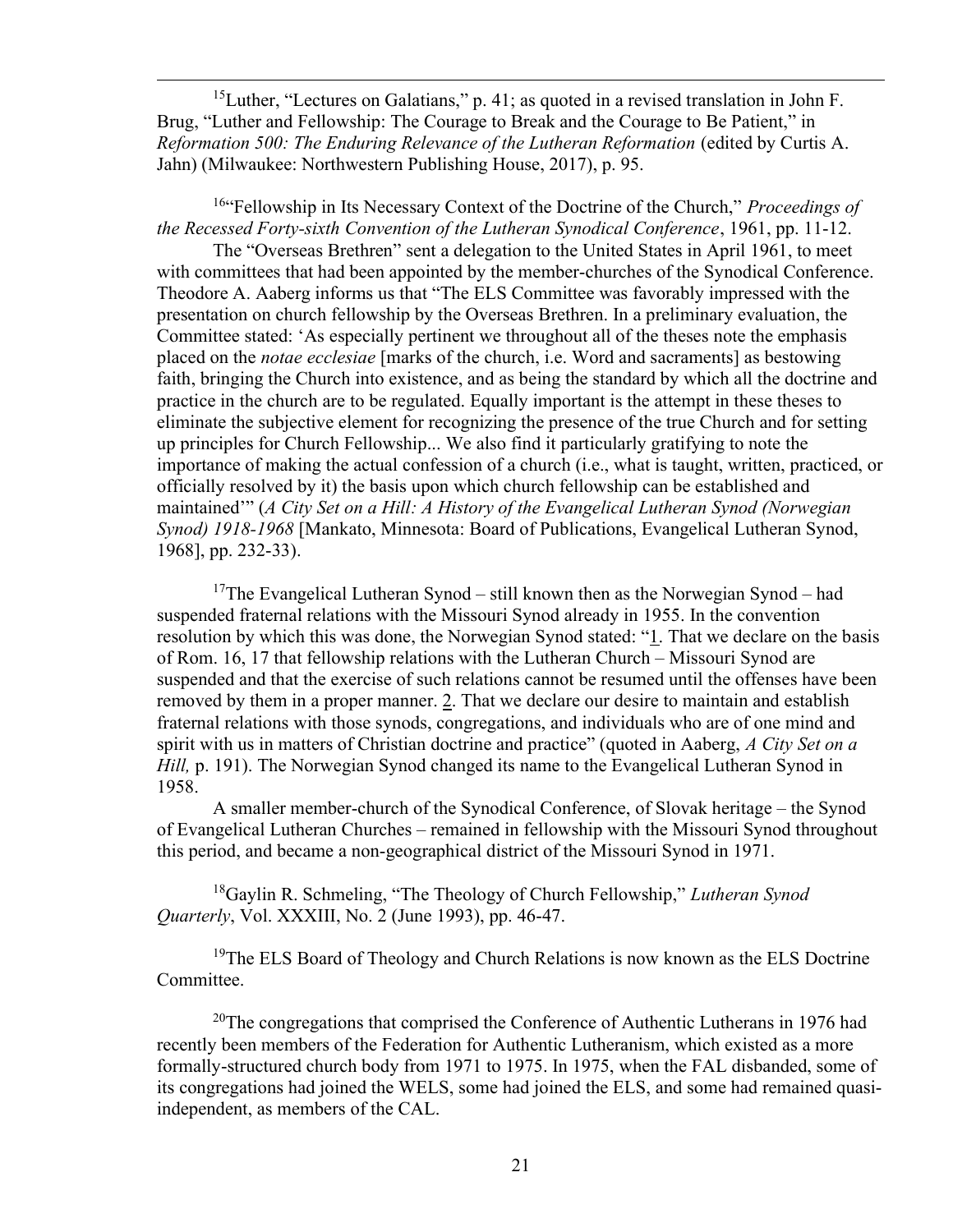<sup>21</sup>"A reply of the WELS Commission on Inter-Church Relations and of the ELS Board of Theology and Church Relations based on their synods' public confession on the doctrine of church fellowship to a question regarding church fellowship raised by pastors from the Conference of Authentic Lutherans," Lutheran Sentinel, Vol. 59, No. 14 (July 22, 1976), pp. 220-21.

 $22$ On the topic of joint prayer, or prayer fellowship, Armin W. Schuetze observes that "Joint prayer, praying with someone, is always an act of Christian fellowship even as it is always an act of Christian fellowship to go to Holy Communion together at the same altar. Of a handshake I may say: This handshake as you are installed as pastor is an expression of our unity of faith and is an act of Christian fellowship. Another handshake may be a mere friendly greeting with no religious fellowship implications. When we pray together, however, we cannot say: This prayer is nothing more than an act of friendship. The fact is that joint prayer always has religious implications, simply because prayer always is, or should be, a religious action" ("Joining Together in Prayer and the Lord's Supper: The Scriptural Principles of Fellowship Applied to Prayer and Holy Communion," *Wisconsin Lutheran Quarterly*, Vol. 93, No. 2 [Spring 1996], p. 123). Still, distinctions between what may or should be done in private settings, and what may or should be done in public settings, can legitimately be made, since "In public actions the matter of offense more readily becomes a factor. This may not be present in private situations. In public we must carefully guard lest our prayer practices give the impression of indifference to doctrine, or even of agreement with false doctrine, either of which may be harmful to someone's faith. In private situations the personal confession of the individual may be expressed in such a way that calls for recognition. Not to acknowledge it could prove harmful to that person's faith. Particularly weakness in faith and understanding may in private situations call for action that may not be possible in public" (p. 127). Schuetze goes on to provide some practical examples of actions that would be proper in certain private settings: "We may visit a sick relative or friend who is not of our fellowship. What do I do? Must I avoid any religious discussion and prayer? This may be a fruitful opportunity for Christian witness, to strengthen the sick person's faith, to proclaim the Lord's forgiveness, mercy, power to help, and faithfulness. But what about prayer? A simple confession of faith in the Lord Jesus as Savior from sin and the only hope for salvation may be the only confession I need to join this sick person in approaching the throne of grace in prayer. This confession may well show that a person's membership in a heterodox church is a weakness, that in this private situation his personal confession supersedes anything else I may know. When a confession is lacking I can still pray for the person, also in his presence. This is a time to build and strengthen faith. We may come upon a person who is seriously hurt, a total stranger. What if that person should request that I pray with him? If there is no possibility for any kind of confession, I can speak a prayer to the Lord Jesus in his behalf. This may well comfort and meet the needs of someone who has faith in the Lord Jesus. If the person was a pious pagan, the Christian message in the prayer is the Holy Spirit's means that may prove effective. On the other hand, if there is opportunity for a gospel witness and a response of faith, under these circumstances this is the only confession I need to join this person in prayer in his desperate need" (p. 128).

John F. Brug adds these thoughts about prayer in a home where spouses (or other family members) may belong to different churches: "If one spouse is a non-Christian, the Christian partner may pray for and in the presence of the non-Christian husband or wife. Obviously, they cannot pray together. If the other spouse is a member of a heterodox church and ridicules or rejects the beliefs of our member, joint prayer is hardly possible. If the other spouse's membership in a heterodox church is seen as a matter of weakness in understanding, joint prayer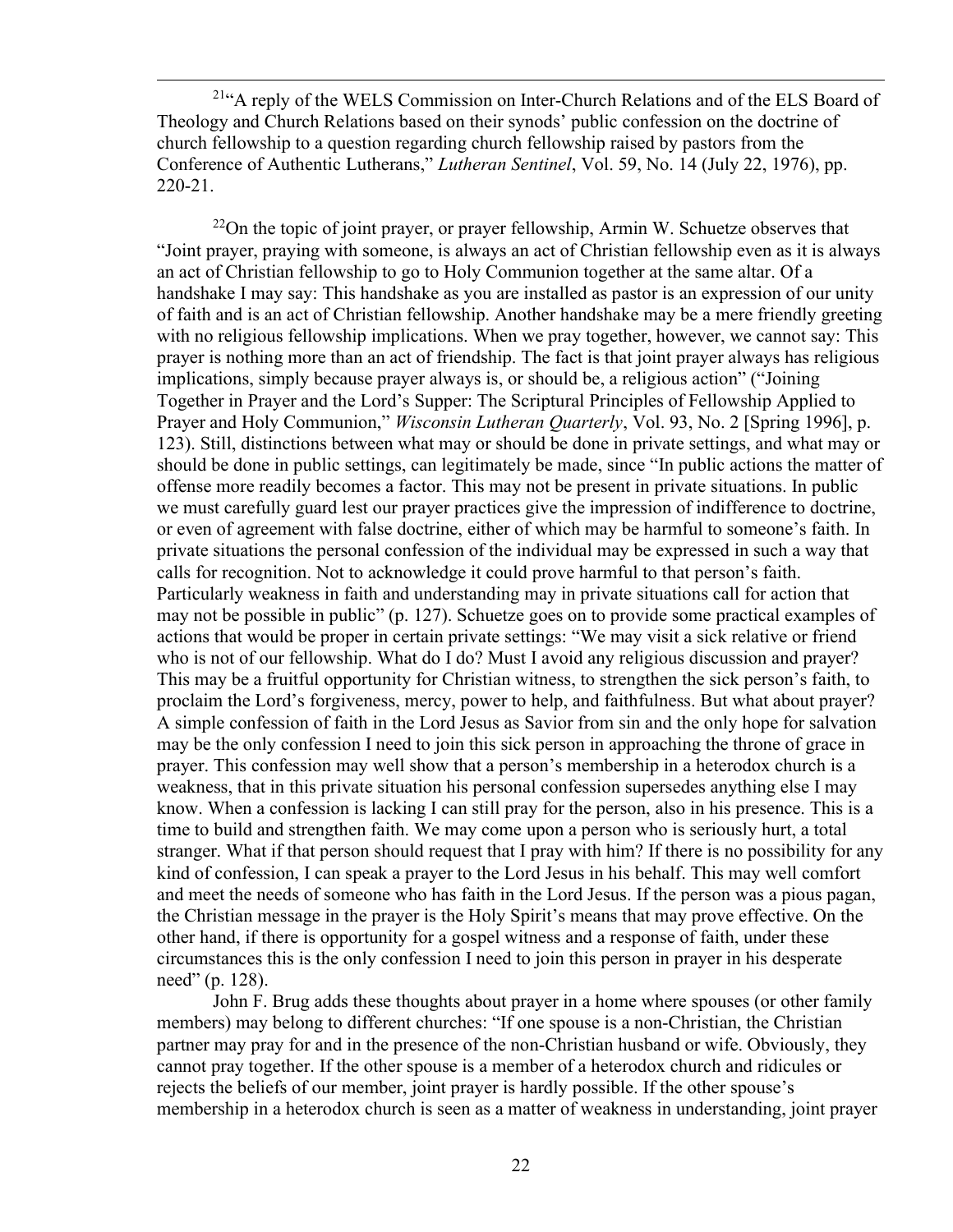may be possible in the privacy of the home" (Church Fellowship: Working Together for the Truth [Milwaukee: Northwestern Publishing House, 1996], p. 149).

 $^{23}$ It is also the case, of course, that prayer as such is not a means of grace, while the Lord's Supper as such is. Still, the sound doctrinal content that is properly to be reflected in a Christian prayer can function, indirectly, as a proclamation of the gospel to those who hear or overhear the prayer. We therefore agree with Henry Eyster Jacobs that "The voice of the Holy Spirit is heard through the voice of the preacher or the voices of the united congregation in confession, prayer and hymn (which are also different forms of preaching...)" (A Summary of the Christian Faith [Philadelphia: The United Lutheran Publication House, 1905], pp. 290-91). And Martin Luther has this to say concerning the relationship between preaching and prayer: "...by their nature preaching and prayer are connected with each other. It is impossible to pray unless one has first instructed the people concerning God. In fact, you will never pray successfully in private unless you have preached to yourself either the Creed or some other passage of Scripture that draws your attention to the goodness of God as the One who has not only commanded you to pray but has also added the promise that He will hear you. Through this private sermon, which you direct to yourself, your heart is impelled to pray. The same thing takes place publicly in our churches. We have no silent forms of worship, but the voice of the Gospel is always heard. Through it men are taught about the will of God. And to the sermons we add prayers or thanksgivings. Similarly in 1 Cor. 14[:13] Paul desires that the churches should first be taught and exhorted. Then thanksgiving or prayer may properly follow. Zechariah (12:10) promises that the Lord will pour out the Spirit of grace and of supplication. It is the Spirit of grace who gives instruction concerning the will of God and incites men to faith by praising the mercy of God. The Spirit of prayer follows Him, for those who know that God is reconciled and propitious call upon Him in danger with a firm hope of deliverance. Thus preaching and prayer are always together" ("Lectures on Genesis," Luther's Works, Vol. 2 [Saint Louis: Concordia Publishing House, 1960], p. 333).

<sup>24</sup>Apology of the Augsburg Confession XV:40, Tappert p. 220. Emphasis added.

<sup>25</sup>Wittenberg Concord (1536); quoted in Formula of Concord, Solid Declaration VII:16, Kolb/Wengert p. 596.

 $^{26}$ In his book on *Church Fellowship*, WELS author John F. Brug takes aim at scenarios like this, which admittedly do not involve life-or-death emergencies, but which some pastors in the WELS have nevertheless seen as occasions wherein the kind of pastoral discretion envisioned by the 1976 WELS-ELS *Gutachten* might properly be exercised. But Brug himself, while allowing for pastoral exceptions in principle, disagrees with these broader casuistic judgments, and sets forth instead his own more strict casuistic criteria regarding such cases. He writes: "We should, however, be very careful that exceptions do not undermine the principle or the normal practice, which still stands. Exceptions will normally occur only in cases in which we can establish that the person is properly prepared to receive the Lord's Supper but there is not time to fully explore the issues raised by the person's affiliation with a heterodox Lutheran church, or the person has lost the mental capacity to understand those issues. Cases in which a person, for convenience' sake, wants to attend Communion both in a WELS congregation and in an ELCA or LCMS congregation, such as when Midwesterners spend the winter in the Sun Belt or when students are away at school, are not emergency situations. In such circumstances we owe the people a clear testimony that they cannot keep one foot in each camp. Since attendance at the Lord's Supper is not often an emergency need, exceptional cases will be very rare" (p.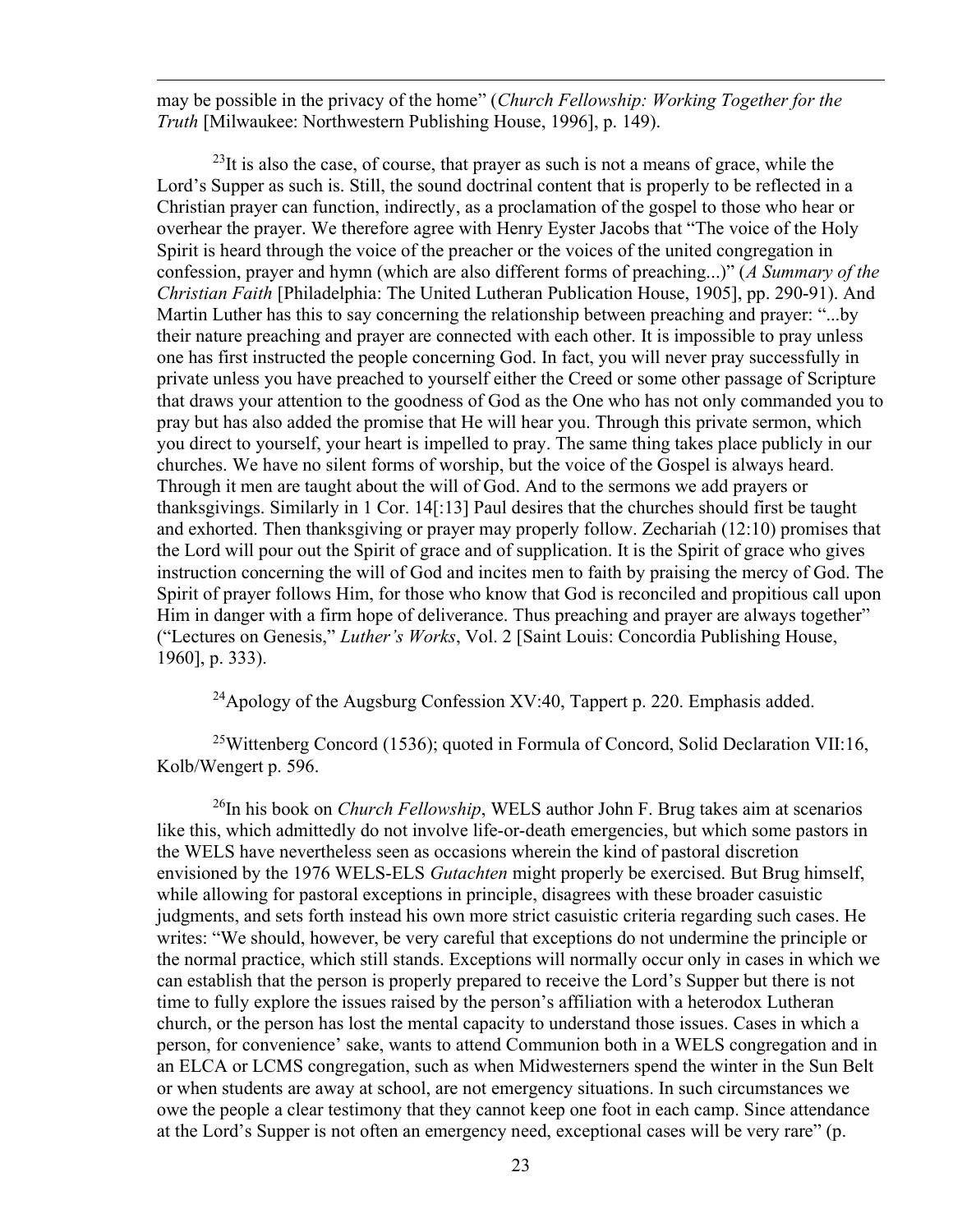120). But again, this is Brug's casuistic judgment. The present writer is acquainted with several WELS pastors who disagree with him, and who also disagree with his having included his own casuistic judgment in his book in such a way as to suggest that his approach is the only conceivable approach – thereby implying that what he says is a matter of settled dogma and not a matter of debatable casuistry.

It is also often the case that for conservative LCMS college students or Sun Belt seasonal migrants who belong to a Confessional and liturgical LCMS church in another state, but who wish to receive pastoral care at an ELS or WELS church in their temporary place of residence, attending the ELS or WELS church is *less* "convenient" than attending an LCMS church would be. When a geographically-closer LCMS church has embraced liberal or sectarian beliefs and usages that are offensive to the conservative LCMS members, they are often willing to go to the inconvenience of attending a church of another fellowship that is farther away, but that in doctrine and practice is in accord with their own personal convictions.

Brug's book makes no mention of the 1976 *Gutachten*, even though this *Gutchten* has remained as an important guide in the ELS since its issuance. The strictures that one finds in Brug's book do not arise from the pastoral experience and ecclesiastical culture of the ELS. They should not be seen as somehow overruling the standards for spiritual care that have always been normative in the ELS, and that are more accurately reflected in the *Gutachten* (which, it must be remembered, bore the endorsement of WELS leadership at the time it was written).

Another WELS author, Armin W. Schuetze, recalls that his church body suspended fellowship with the LCMS in 1961, because of certain unscriptural errors that had arisen (without being corrected) within the LCMS. He then states – with respect to the errors of the LCMS, and with respect to the continuing implications of those errors for WELS-LCMS relations – that "Since then, the situation has not changed. To practice altar fellowship with LCMS members as we observe the Lord's Supper in our congregations is to say that the action of our synod was contrary to God's Word or that conditions have changed and that we must withdraw the suspension. This we cannot say" ("Joining Together in Prayer and the Lord's Supper," p. 134). But is it absolutely and invariably so, that such an exercising of pastoral discretion with respect to a worshiper who belongs to an LCMS congregation, would necessarily and under all circumstances be understood by everyone as "saying" this? We are not persuaded that this is the case.

Schuetze is, however, more pastorally flexible in his recommendations for when and how an exception to the usual fellowship practice might be made, if such an exception would be made in a private setting. He asks: "Are there exceptions to the practice we have outlined above? There can be very unusual circumstances where in private we may serve a person we cannot commune in a public service. In the private setting we may recognize the person's true confession to Christ and realize that membership in an erring church body is a weakness in understanding. I'm thinking, for example, of an aged LCMS parent living with a child belonging to our congregation. The parent wishes to retain membership in the LCMS congregation. The pastor's contact with the parent reveals a simple faith in the Lord Jesus and the teachings of Scripture, not aware of any doctrinal problems in the LCMS. The bed-ridden parent desires the comfort of the Lord's Supper which the LCMS pastor is unable to provide. To deny the request for private communion of such a person would show little concern for a soul that is looking to the Savior for forgiveness, peace, and rest" (pp. 136-37).

WELS President Mark G. Schroeder, by comparison, does not rule out the possibility of exceptional applications of the principles of church fellowship in public congregational celebrations of the Lord's Supper, that would involve admitting to the sacrament someone who is not formally in fellowship with WELS, but whose personal confession of faith is in accord with WELS doctrine. In an essay that Schroeder delivered at the Emmaus Conference in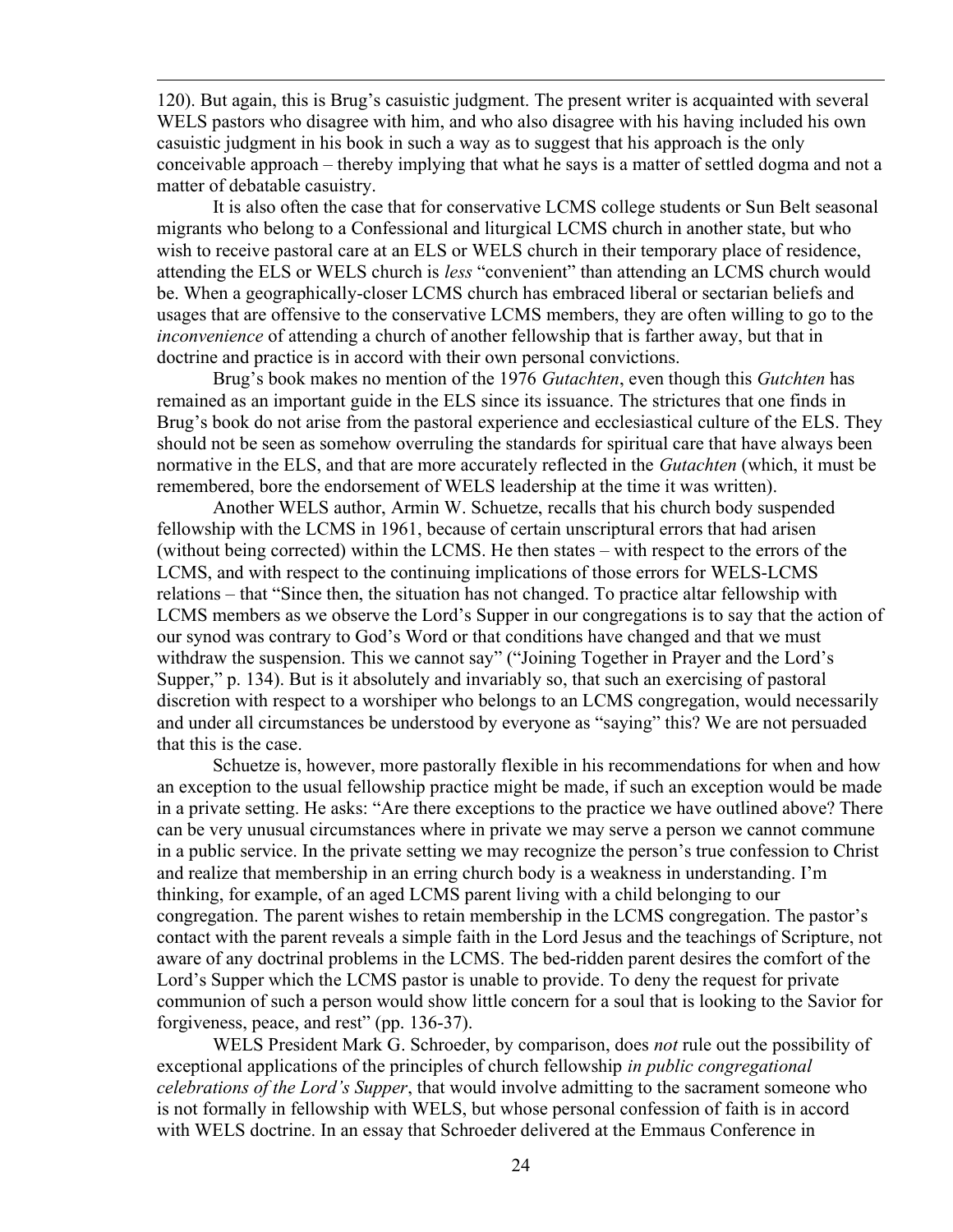Tacoma, Washington, in 2011, he said: "Exceptional situations, in which a loving application of fellowship principles may be done in a way that is truly exceptional to the normal practice, do arise. They must remain exceptions. Permit an illustration: A young WELS pastor was only a few months into his ministry. ... One Sunday the young pastor is in the church sacristy minutes before the worship service (with the Lord's Supper) is to begin. An elderly couple in their 80's, long-time members of the congregation, enters. A third person is with them, another elderly woman who was a visitor that morning. The woman who was a member of the church said with some emotion, 'Pastor, this is my sister Edith. She has been visiting for the last two weeks. It's the first time we have seen each other in nearly 20 years. She lives in western Canada. She is a member of the Lutheran Church of Canada, but only because there are no Wisconsin Synod churches nearby. I know that she believes exactly as she always did and exactly as I do. This afternoon she will be going back home, and I know that today is the last time we will ever see each other again. Pastor, could she please take Communion with us today?' The pastor saw the tears in both of their eyes and heard the quiver in the voice. He knew that to say 'no' would be devastating to the faith of these two believers. He also knew that there was little, if any, possibility of any public offense. The service was about to begin in moments. He said yes, she was welcome to share in Communion. The young pastor felt strongly that he did the right thing... ...later that week, he shared the incident and his decision with his church council and said, 'I am fully committed to our synod's teachings on fellowship and I am fully convinced that the practice of closed Communion is the correct one. But I felt that this case was an exception, and to do otherwise would not have been loving or God-pleasing. ...' To a man they told their pastor he had done the right thing. ...the young pastor went to his next pastors' conference... He did the same thing as he did with his council... Every pastor assured the young man that his decision was correct. ...it was an exception that a loving application of fellowship principles allowed – even demanded – him to make" ("Walking Together with Jesus: Church Fellowship and its Implications for Confessional Lutherans," pp. 45-46. Emphases in original.). Schroeder himself was the young pastor in this autobiographical story.

 $^{27}$ In the Preface to his Small Catechism, which he addresses to the pastors and preachers of the church, Martin Luther writes that "Those who do not want to learn these things – who must be told how they deny Christ and are not Christians – should also not be admitted to the sacrament, should not be sponsors for children at baptism, and should not exercise any aspect of Christian freedom" (Preface: 11, Kolb/Wengert p. 348).

<sup>28</sup>Theodore A. Aaberg, "A Young Pastor's Concern over Close Communion," Lutheran Synod Quarterly, Vol. XXII, No. 3 (September 1982), pp. 74-75.

 $^{29}$ Aaberg, "A Young Pastor's Concern over Close Communion," p. 75.

<sup>30</sup>Aaberg, "A Young Pastor's Concern over Close Communion," p. 75. Punctuation slightly revised.

Within the Evangelical Lutheran Synod, a distinctive evangelical "flavor" – characterized by a measure of practical flexibility as governed by the gospel and the law of love, rather than by a legalistic spirit – has always been evident. The story of an exceptional occurrence from the middle of the twentieth century can illustrate the larger point regarding the evangelical culture of the ELS. Oak Park Lutheran Church in Oklee, Minnesota, was previously a member-church of the Norwegian Lutheran Church of America. This was the Norwegian merger of 1917, known after 1946 as the Evangelical Lutheran Church, which the founders of the reorganized Norwegian Synod (later the ELS) had refused to enter for doctrinal reasons. Pastor Halvor Lie,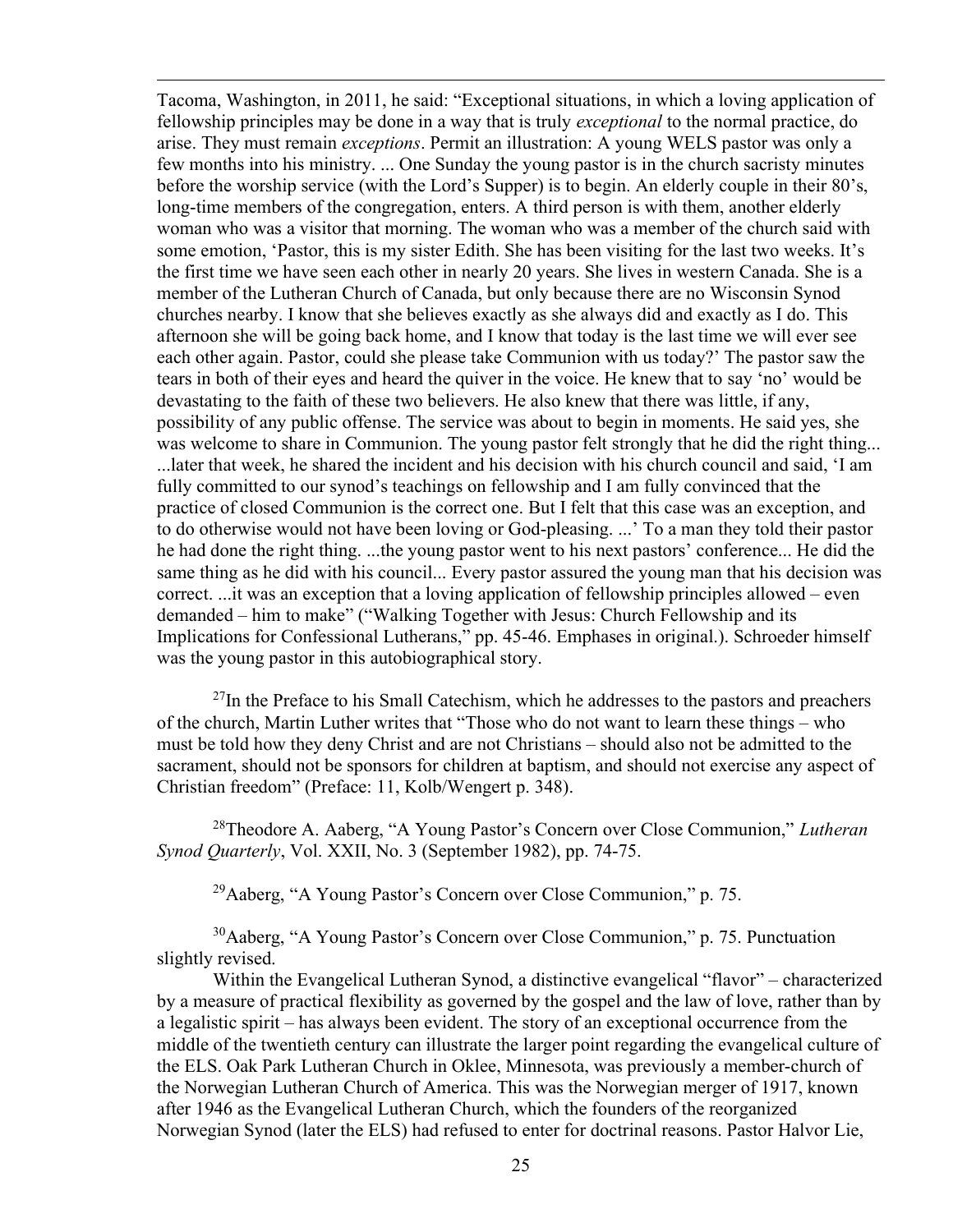who served the Oak Park congregation from 1941 to 1953, was a clergyman of the merger church, but he sympathized with the doctrinal position of the Norwegian Synod, and wanted his congregation to withdraw from the merger church and align with the Norwegian Synod upon his retirement. But the congregation was not yet ready to make that decision. And so an arrangement was made with the Norwegian Synod, according to which an associate pastor from the Norwegian Synod served the congregation together with Pastor Lie during his final year, to "grease the skids" for a transition of the congregation from the merger church to the Norwegian Synod, and to make that transition as smooth as possible. When Pastor Lie retired, the congregation did in fact then withdraw from the merger church, and was an independent congregation in formal fellowship with the Norwegian Synod (later the ELS) until 1987, when it became a full member-church of the ELS.

The arrangement at Oak Park during that year of transition, in 1953, was a temporary irregularity. But the long-term cause of God's kingdom and the gospel was served. And during this time of transition, the associate pastor who was serving the members of that ELC congregation had the unique opportunity – with the senior pastor's blessing – to explain to them "the way of God more accurately" (Acts 18:26, ESV). That associate pastor – from whom this information was obtained – was Wilhelm W. Petersen, who became the sole pastor at Oak Park after Pastor Lie's retirement, and who in later years was the President of the ELS's Bethany Lutheran Theological Seminary.

It should also be noted that these things were happening at the same time as relations between the Norwegian Synod and the Missouri Synod were becoming severely strained. The Norwegian Synod, even in the midst of that intense inter-synodical conflict, did not allow itself to become legalistic and rigid in matters of pastoral care and fellowship at the local level, when dealing with people with a simple faith, and with a willingness to learn and grow.

Concerning a time when the orthodoxy of the Missouri Synod and its leaders was not in doubt, Theodore Graebner tells an interesting story involving Francis Pieper of Concordia Seminary in Saint Louis, and a congregation in that city that had been affiliated with the General Council. Graebner writes: "When a General Council church in St. Louis had a vacancy in the early twenties, they applied to Dr. Pieper for someone to conduct services, and he asked me to take over. I said: 'I suppose I will have to make sure and voice my disagreement with General Council practices.' Dr. Pieper answered: 'Oh, not at all, those people know exactly where we stand.' Then I found that he had been often an intermediary when the church had vacancies, which occurred quite often, and he would then send a student or a colleague to help the people out" (Prayer Fellowship [Saint Louis, Concordia Publishing House, 1945], p. 9). If Graebner is remembering the time frame correctly, this congregation would actually have been affiliated with the United Lutheran Church in America – which was formed by the 1918 merger of the General Council, the General Synod, and the United Synod in the South – when he preached and conducted services there "in the early twenties."

 $31$ Martin Luther, "Opinion on the Recess of the Imperial Diet" (1530); quoted in C. F. W. Walther, "The True Visible Church," in *Essays for the Church: C. F. W. Walther* (edited by August R. Suelflow) (Saint Louis: Concordia Publishing House, 1992), Vol. I, pp. 142-43.

 $32$ Walther, "The True Visible Church," p. 143. Emphases added.

 $33$ Walther, "The True Visible Church," p. 143. Emphasis added.

 $34C$ . F. W. Walther, "Concerning the Name 'Lutheran'" (translated by Mark Nispel), Der Lutheraner, Vol. 1 (September 7, 1844), p. 3.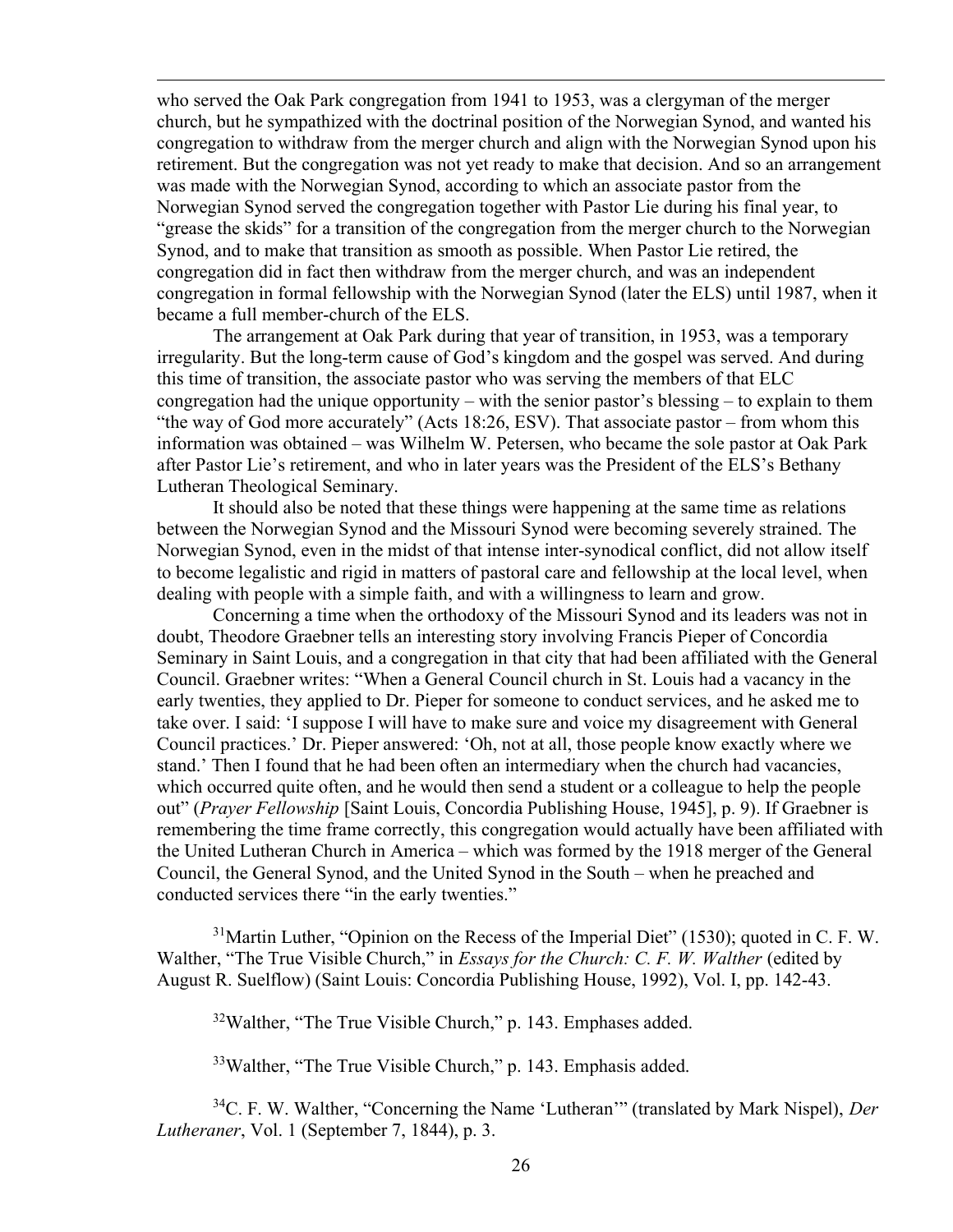$35C$ . F. W. Walther, "Communion Fellowship," in *Essays for the Church: C. F. W.* Walther, Vol. I, p. 220.

<sup>36</sup>Walther, "Communion Fellowship," pp. 220-25.

<sup>37</sup>Walther. "Communion Fellowship," p. 215.

 $38$ August R. Suelflow and E. Clifford Nelson, "Following the Frontier," *The Lutherans in* North America (edited by Nelson) (revised edition) (Philadelphia: Fortress Press, 1980), p. 234. Emphasis added.

<sup>39</sup>After the formation of the General Council, C. F. W. Walther and the Missouri Synod did not believe that this new body was as consistent as it should have been in the practical implementation of its stated commitment to Confessional Lutheranism. Walther took note of the disappointing fact that there were many pastors within the General Council who, despite their withdrawal from the General Synod, and their renunciation of the blatant heterodoxy of the General Synod, "still want all to be admitted to Holy Communion who are not openly unchristian, of course regardless of their particular confession" ("Communion Fellowship," p. 203).

<sup>40</sup>Schuetze, "Joining Together in Prayer and the Lord's Supper," p. 122.

<sup>41</sup>Walther, "Communion Fellowship," p. 205. Emphasis in original.

 $42$ quoted in Hermann Sasse, "Selective Fellowship," Logia: A Journal of Lutheran Theology, Vol. V, No. 3 (Holy Trinity 1996), p. 29. This essay originally appeared in Australasian Theological Review, Vol. 28, No. 3 (September 1957).

<sup>43</sup>Sasse, "Selective Fellowship," p. 34.

<sup>44</sup>Sasse, "Selective Fellowship," pp. 34-35.

<sup>45</sup>Sasse, "Selective Fellowship," p. 35.

<sup>46</sup>Sasse, "Selective Fellowship," p. 35.

<sup>47</sup>Sasse, "Selective Fellowship," p. 35.

Martin Luther taught that "where mass is celebrated according to Christ's ordinance, be it among us Lutherans or under the papacy or in Greece or in India, even if it is also only under one kind – which is nonetheless wrong and an abuse – as is the case under the papacy at Easter and otherwise during the year when they provide the sacrament for the people, nevertheless, under the form of bread, the true body of Christ, given for us on the cross, [and] under the form of wine, the true blood of Christ, shed for us, are present" ("A Letter of Dr. Martin Luther concerning his Book on the Private Mass," Luther's Works, Vol. 38 [Philadelphia: Fortress Press, 1971], p. 224). We would not want to minimize the significance and the spiritual danger of the various errors that are taught in the Roman Catholic and Greek Catholic Churches, in the Eastern Orthodox Churches, and in the Oriental Orthodox Churches; but we would still gratefully recognize that the genuine Sacrament of the Altar is validly celebrated and truly offered by the ministers or priests of these churches. This is in contrast to the ministers and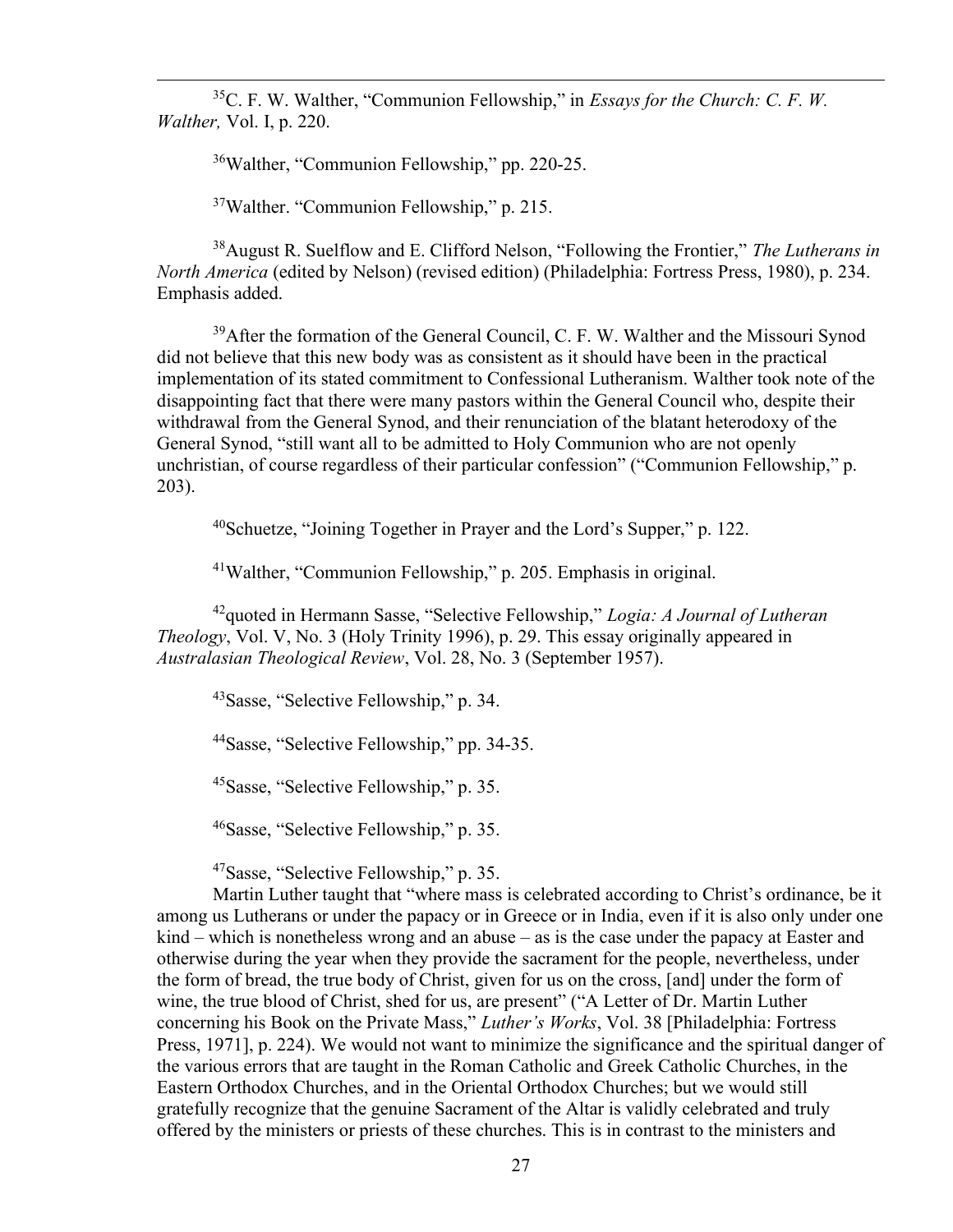preachers of Reformed and sectarian churches in the tradition of Zwingli and Calvin, whose churches have changed the institution of Christ through public confessional denials of the true meaning of his sacramental Words, and who therefore do not celebrate or offer the sacrament that Christ instituted. Luther is approvingly quoted to this effect in the Formula of Concord: "I also say and confess that in the Sacrament of the Altar the true body and blood of Christ are orally eaten and drunk in the bread and wine, even if the priests who distribute them or those who receive them do not believe or otherwise misuse the sacrament. It does not rest on human belief or unbelief but on the Word and ordinance of God – unless they first change God's Word and ordinance and misinterpret them, as the enemies of the sacrament do at the present time. They, indeed, have only bread and wine, for they do not also have the words and instituted ordinance of God but have perverted and changed it according to their own imagination" ("Confession concerning Christ's Supper" [1528]; quoted in Solid Declaration VII:32, Kolb/ Wengert p. 598).

<sup>48</sup>John A. Moldstad, "Reviewing the Practice of Closed Communion," Lutheran Synod Quarterly, Vol. 56, No. 1 (March 2016), p. 92.

 $49$ Moldstad, "Reviewing the Practice of Closed Communion," p. 92. Emphasis added.

<sup>50</sup>Moldstad, "Reviewing the Practice of Closed Communion," pp. 92-93. Emphases in original.

<sup>51</sup>Moldstad, "Reviewing the Practice of Closed Communion," pp. 93-94.

 $52$ Martin Luther, stanza 3 of "O Lord, We Praise Thee" (translated by the editors of The Lutheran Hymnal of 1941), in Evangelical Lutheran Hymnary (Saint Louis: MorningStar Music Publishers, Inc., 1996), #327.

<sup>53</sup>Tom G. A. Hardt, "The Confessional Principle: Church Fellowship in the Ancient and in the Lutheran Church," Logia: A Journal of Lutheran Theology, Vol. VIII, No. 2 (Eastertide 1999), pp. 26-27.

<sup>54</sup>Martin Luther, Table Talk #4126 (Nov. 17, 1538) (translated by Mark DeGarmeaux). [See WA Br 7, p. 86.]

In Table Talk #6035, Philip Melanchthon is quoted as recalling that "the Ethiopian" had informed the Wittenbergers three years earlier that in "Asia" there are no private masses (without communicants), but only a common public mass. "Asia" was probably meant to refer to the "East" and to the Eastern Church generally. [See WA Br 7, p. 86.] The Wittenbergers were also visited in 1541 by a Christian "Moor" named Francis Megara, who provided them with additional information about the Eucharistic beliefs and practices of the Eastern Church. For a Table Talk comment by Luther that referred to Megara's visit to Wittenberg, see The Familiar Discourses of Dr. Martin Luther (translated by Henry Bell) (new edition revised and corrected by Joseph Kerby) (London: Sussex Press, Lewes, 1818), p. 278.

<sup>55</sup>Philip Melanchthon, Letter to Benedict Pauli (May 31, 1534) (translated by Mark DeGarmeaux). [See WA Br 7, pp. 85-86.]

<sup>56</sup>Martin Luther, Letter of Introduction for Deacon Michael the Ethiopian, July 7, 1534 (translated by Donald D. Schoewe; translation revised by Mark DeGarmeaux). [WA Br 7, p. 86.]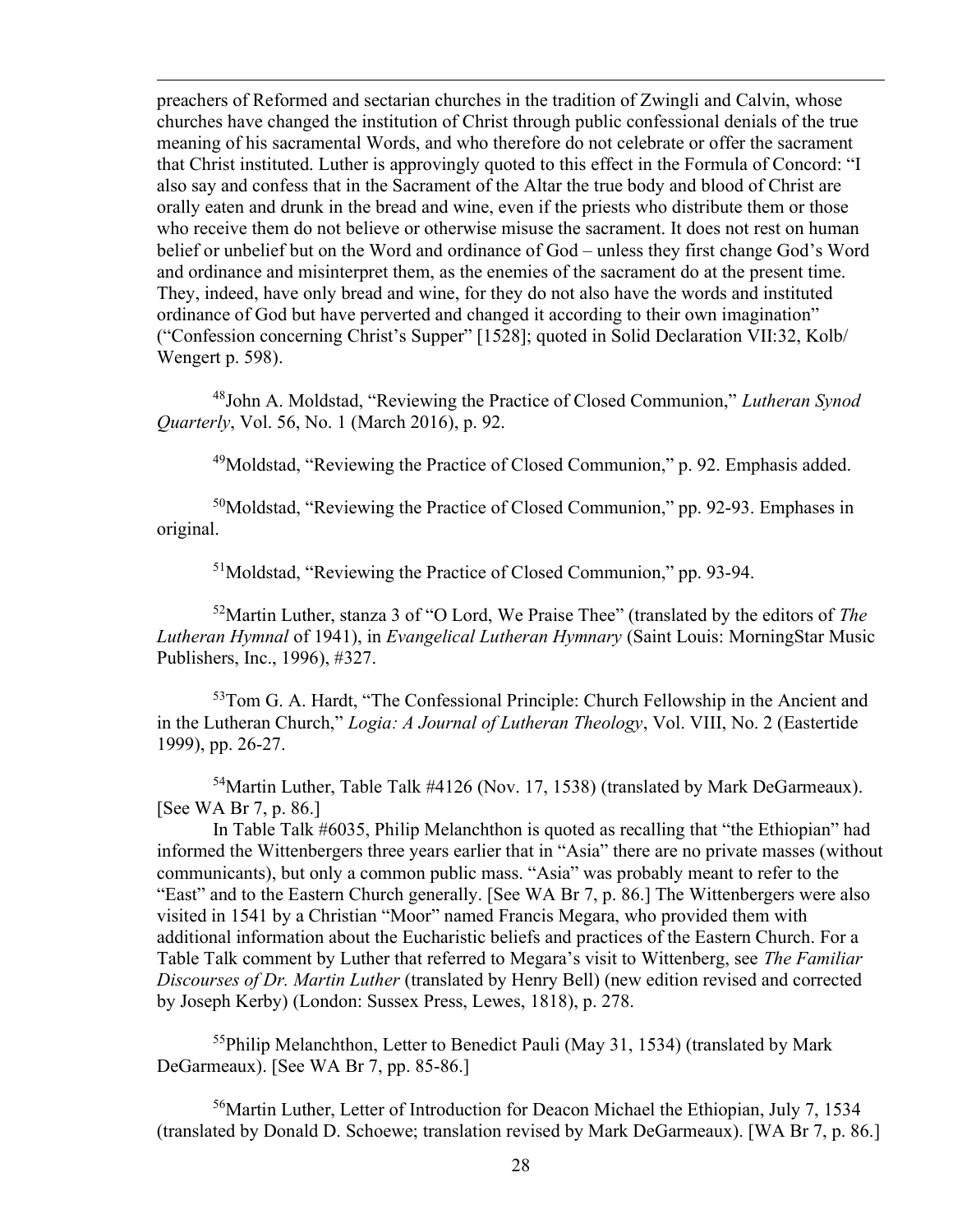On July 4, 1534, Philip Melanchthon had also written a letter of recommendation for Deacon Michael specifically to Martin Bucer in Strasbourg, where Michael apparently intended to go on his way to France. Melanchthon describes Michael as "a man with a passion to learn," and as "possessed of a marvelous zeal to learn about various nations." He tells Bucer that "he was with us, and after we had discussed on friendly terms many things about religion and Christian doctrine, he seemed not to be averse to the pursuit of piety." Melanchthon adds: "I commend him to you, my Bucer, and he is to be commended also to the other brothers" (translated by Mark DeGarmeaux). [MBW T 6, 2005, S. 122.]

Luther says in his letter that Michael "does not think differently about the Trinity than what the Western Church thinks," but he says nothing about the Ethiopian Deacon's Christology. Historically, the Ethiopian Church rejected the teaching of the Council of Chalcedon of 451 A.D., that Christ is to be "acknowledged in two natures, without confusion, without change, without division, without separation," with "the property of each nature being preserved, and concurring in one Person and one Subsistence." Together with the Coptic, Syriac, Armenian, and other "Miaphysite" churches of the East, the Ethiopian Church taught instead that the divinity and the humanity of Christ are both present within a single nature. Because of this difference in terminology (which may or may not represent an actual difference in doctrine), the Miaphysites severed communion with Constantinople and Rome already in the fifth century.

 $57$ Deacon Michael's agreement with Evangelical Lutheran teaching, insofar as he understood it, might be explained in part by the continuing influence of the fifteenth-century "Stephanite" movement within Ethiopian Orthodoxy. The founder of this movement was the monk Estifanos of Gwendagwende, who "led a renewal movement emphasizing grace and mercy in the Ethiopian Orthodox Church thirty years before Martin Luther led a similar movement in the West" (Flower Pentecostal Heritage Center, book description of Estifanos, Galle Abune Estifanos Zegundagunde [The Miracle of Aba Estifanos of Zegundagundo] [Addis Ababa, Ethiopia: Good News Renewal Ministry, 2003 or 2004] [published in Amharic]). The Stephanites were "against the mixing of state and the church," and "the cults of the cross and Mary" were also "very distasteful" to the Stephanites, who "chose to confine their theology with the worship of the Father, Son and Holy Spirit, rejecting anything beyond this." They ran afoul of the Ethiopian king at the time, Zera Ya'iqobs (1434-1468), who persecuted them and eventually ordered the murder of many of them. The Ethiopian Orthodox Church at the official level repudiated the Stephanites and canonized the king who killed them, but "the northern wing of the same church accepted the Stefanite Martyrs as saints" (Esckinder Taddesse Woldegebrial, "Christological Conceptions within the Ethiopian Orthodox Tewhado Church (EOTC) and the Ethiopian Evangelical Churches (EEC): Possible Christological-Soteriological Unity between the EOTC-EEC" [South African Theological Seminary Ph.D. thesis, 2013], pp. 26-27). By the time of Deacon Michael's visit to Wittenberg, the Stephanites had ceased to exist as a quantifiable movement. We cannot help but think, however, that Michael may have been under the lingering influence of at least some of their teachings and principles. If this was the case, then Deacon Michael might have been drawn to Wittenberg because of the similarity between those ideas and Lutheran teaching.

It is possible that Michael was in Europe as a refugee from the Muslim invasion and conquest of Ethiopia under Ahmad Gragn, which lasted from 1531 to 1542. Or, he may have been sent by his bishop or his ecclesiastical superior to investigate, and report on, the ecclesiastical upheavals taking place in the various countries of Europe. Michael's familiarity with the Italian language strongly suggests that he had previously spent some time at the Ethiopian monastic community that then existed in Rome.